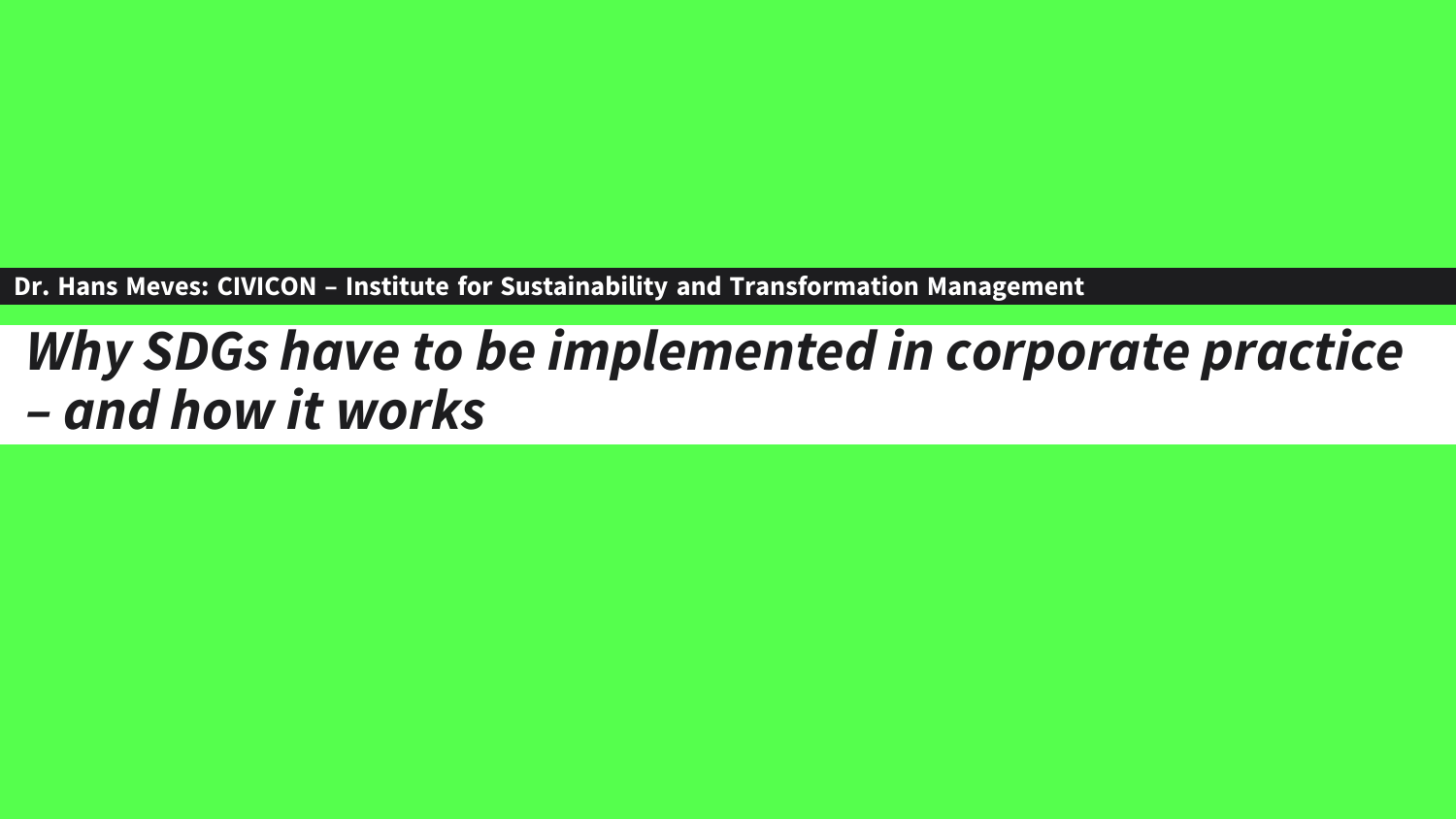Rediscovering the "We Perspective": Right to Reason, Values and Justice

**Sustainability Basics**

**Sustainability Applied**

**Tools and Methods of Sustainability Management**

**Sustainability Reporting: A Management Tool**

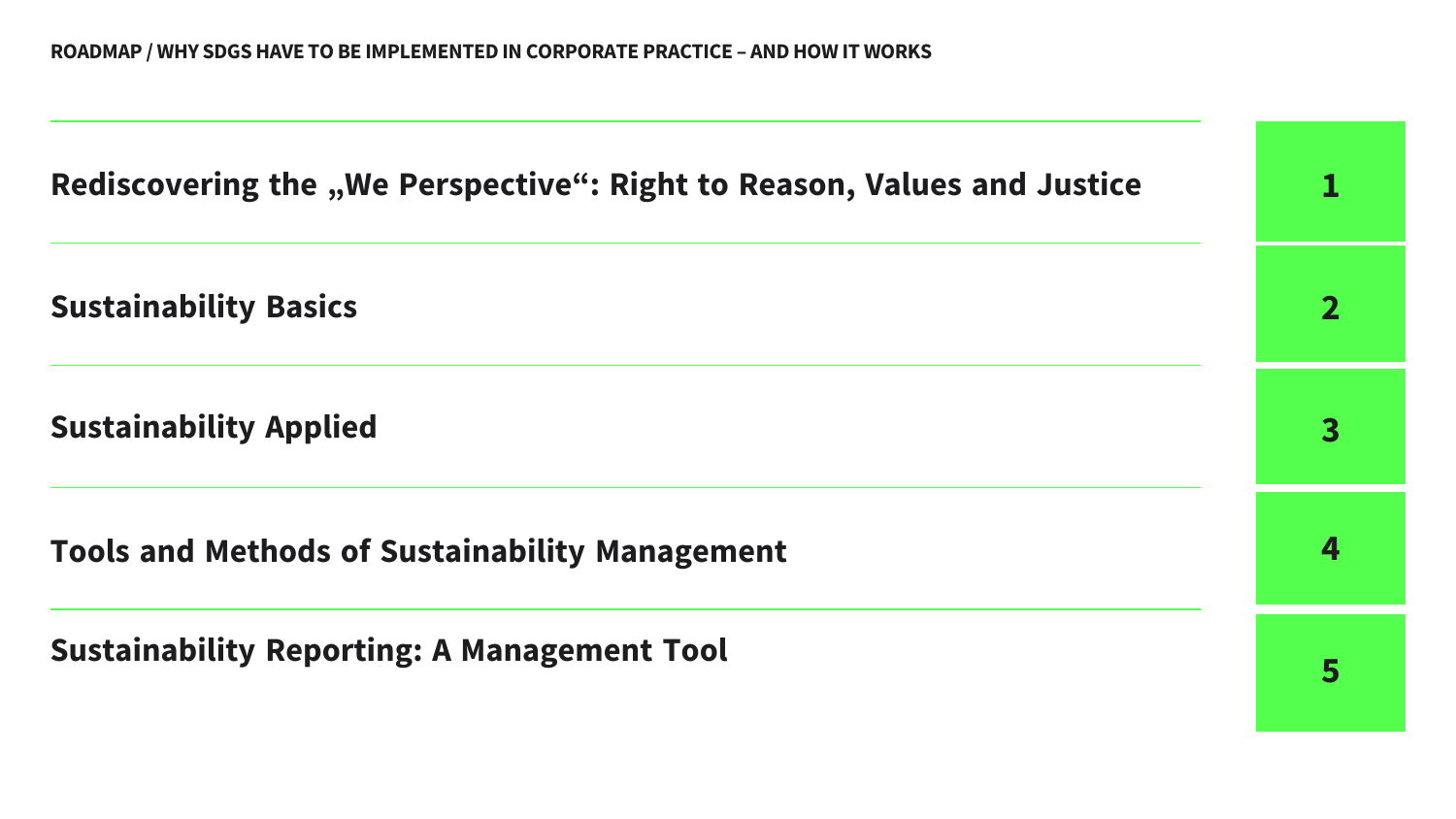**Quality of Products, Processes and Services**

**Quality Management Systems**

**. . .** 

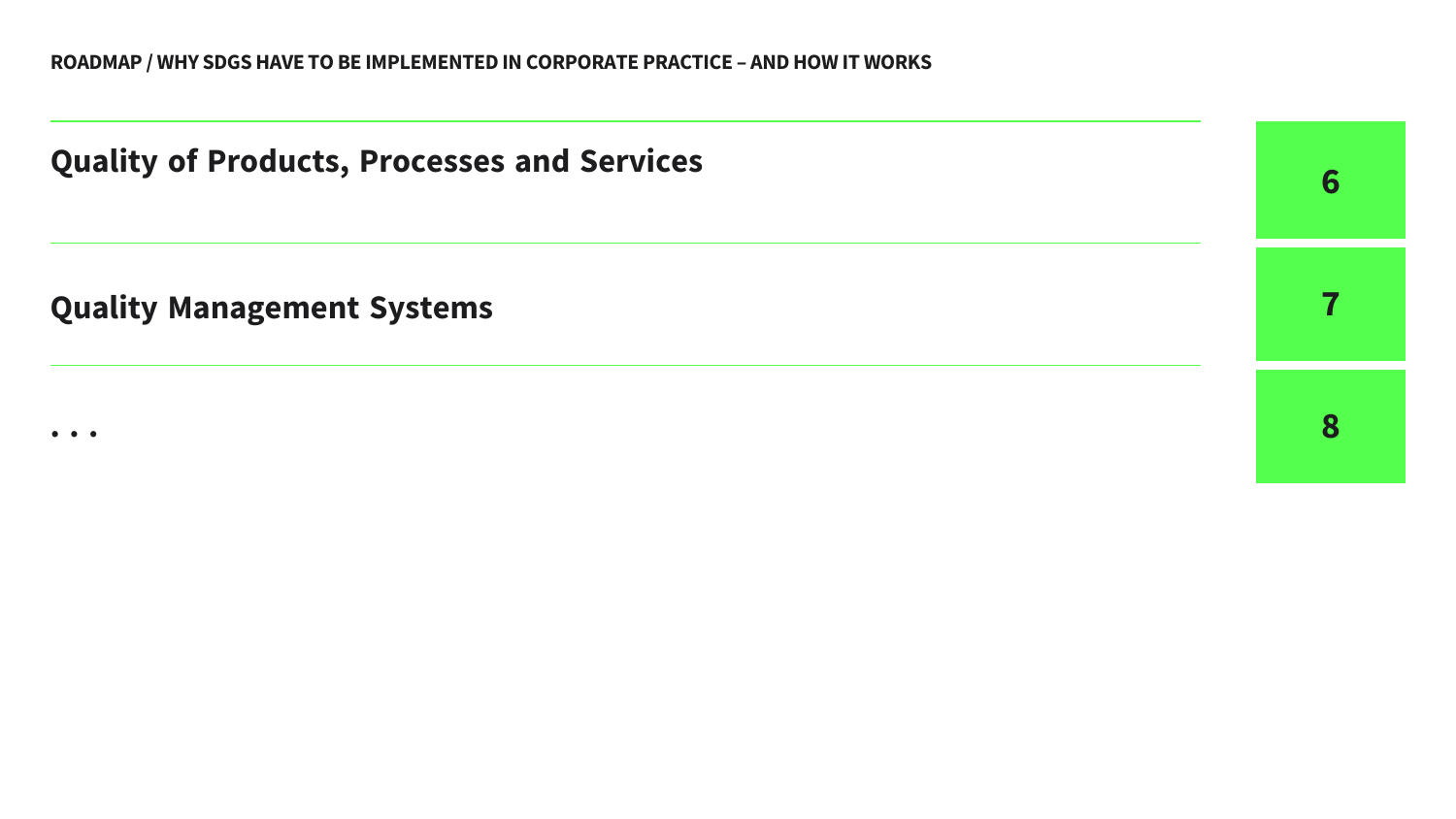#### **SUSTAINABILITY AS A GUIDING PRINCIPLE**

#### **GLOBAL DEVELOPMENTS AND THEIR SIGNIFICANCE FOR COMPANIES AND CITIZENS**



Potenziale für Unternehmen [durch die Orientierung an SDGs](https://www.youtube.com/watch?v=O_8iZJ9Gpgc)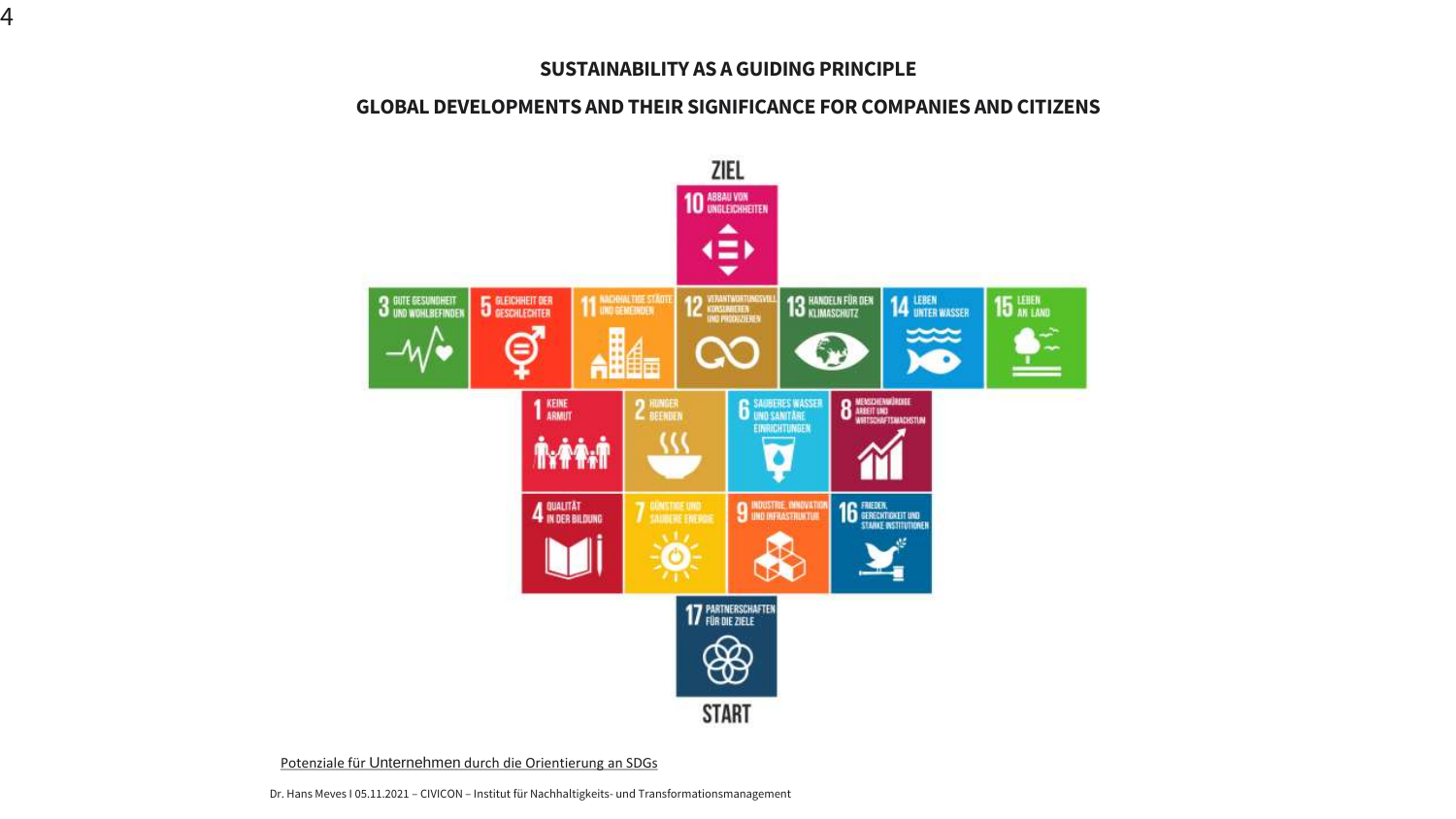## **RIGHT TO REASON, VALUES AND JUSTICE**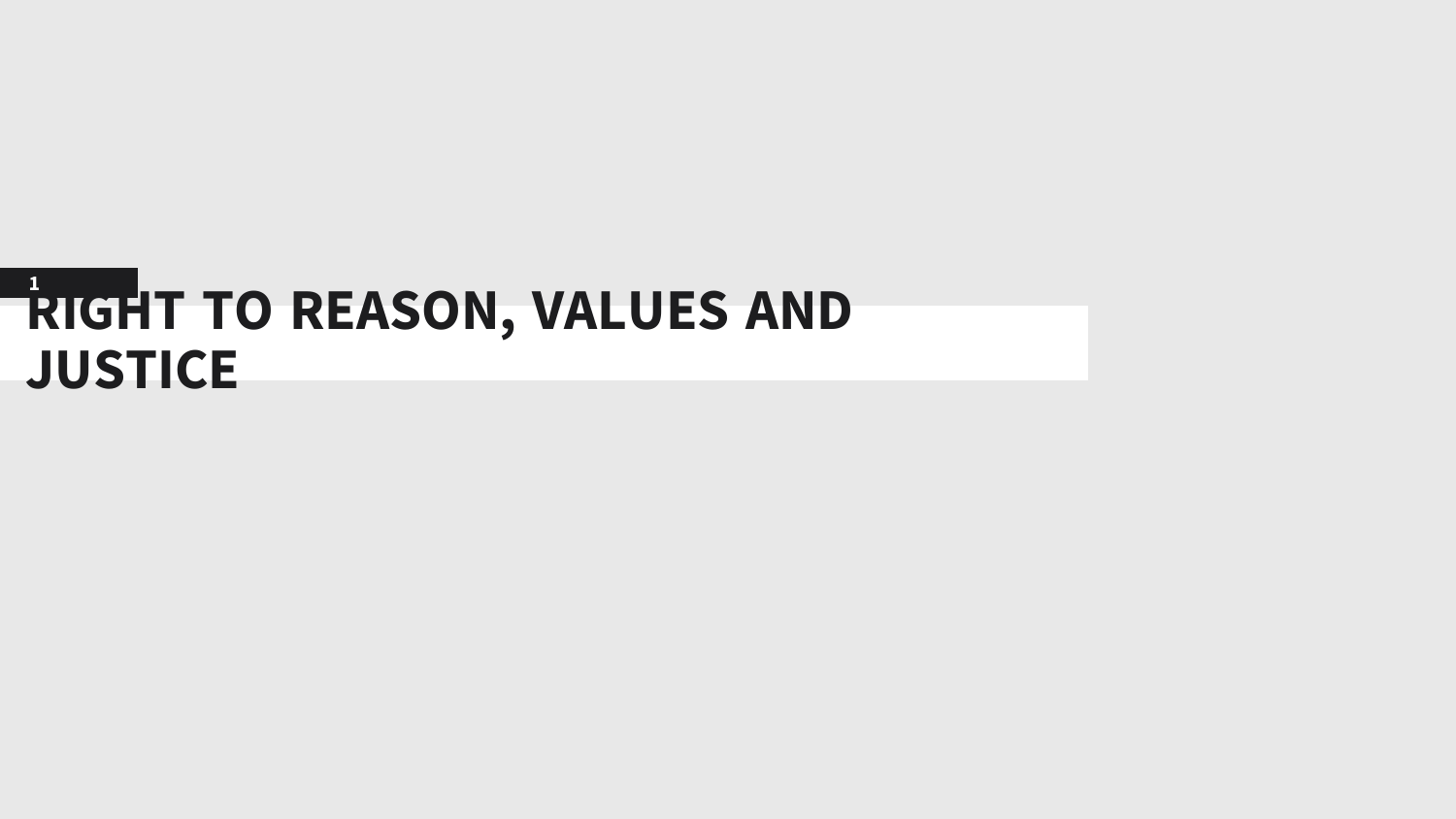### Decision from March 24, 2021

In the published decision of April 29, 2021, the First Senate of the Federal Constitutional Court ruled that the provisions of the Climate Protection Act of December 12, 2019 (Climate Protection Act <KSG>) on the national climate protection targets and the annual emission levels permitted until 2030 are **incompatible with fundamental rights** insofar as sufficient requirements for further emission reductions from 2031 are missing.

The Climate Protection Act responds to the need for increased climate protection efforts as seen by the legislature and is intended to protect against the effects of global climate change (Section 1 Sentence 1 KSG). According to Section 1 Sentence 3 of the Climate Protection Act, this is based firstly on the obligation under the Paris Agreement, which entered into force on November 4, 2016, to limit the increase in the average global temperature to well below 2 °C and, if possible, to 1.5 °C above the pre-industrial level, and secondly on the commitment of the Federal Republic of Germany to pursue greenhouse gas neutrality by 2050 as a long-term goal.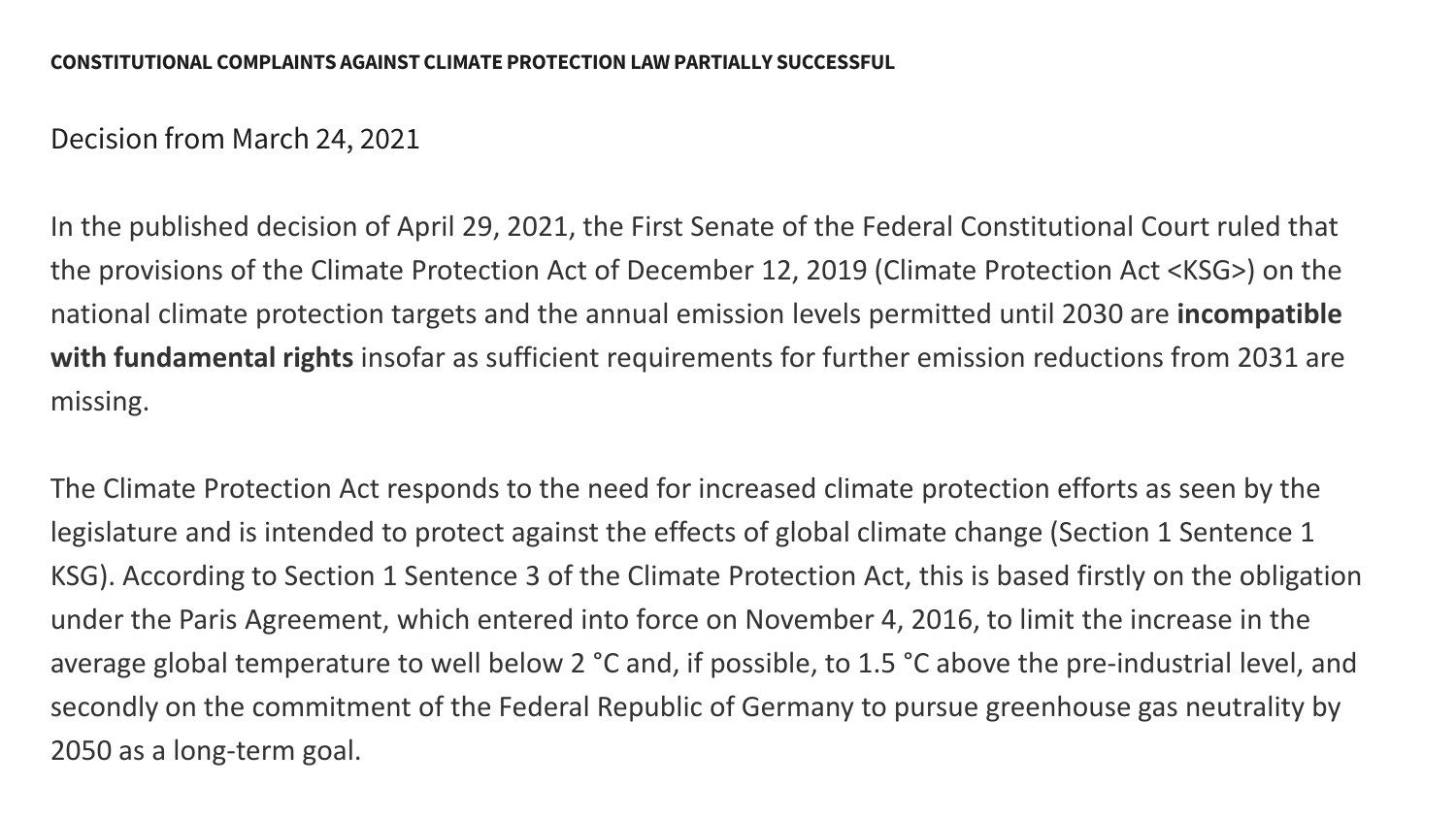

## **SUSTAINABILITY BASICS: IMPACT OF ECONOMIC ACTIVITIES ON THE GLOBAL ECOSYSTEM**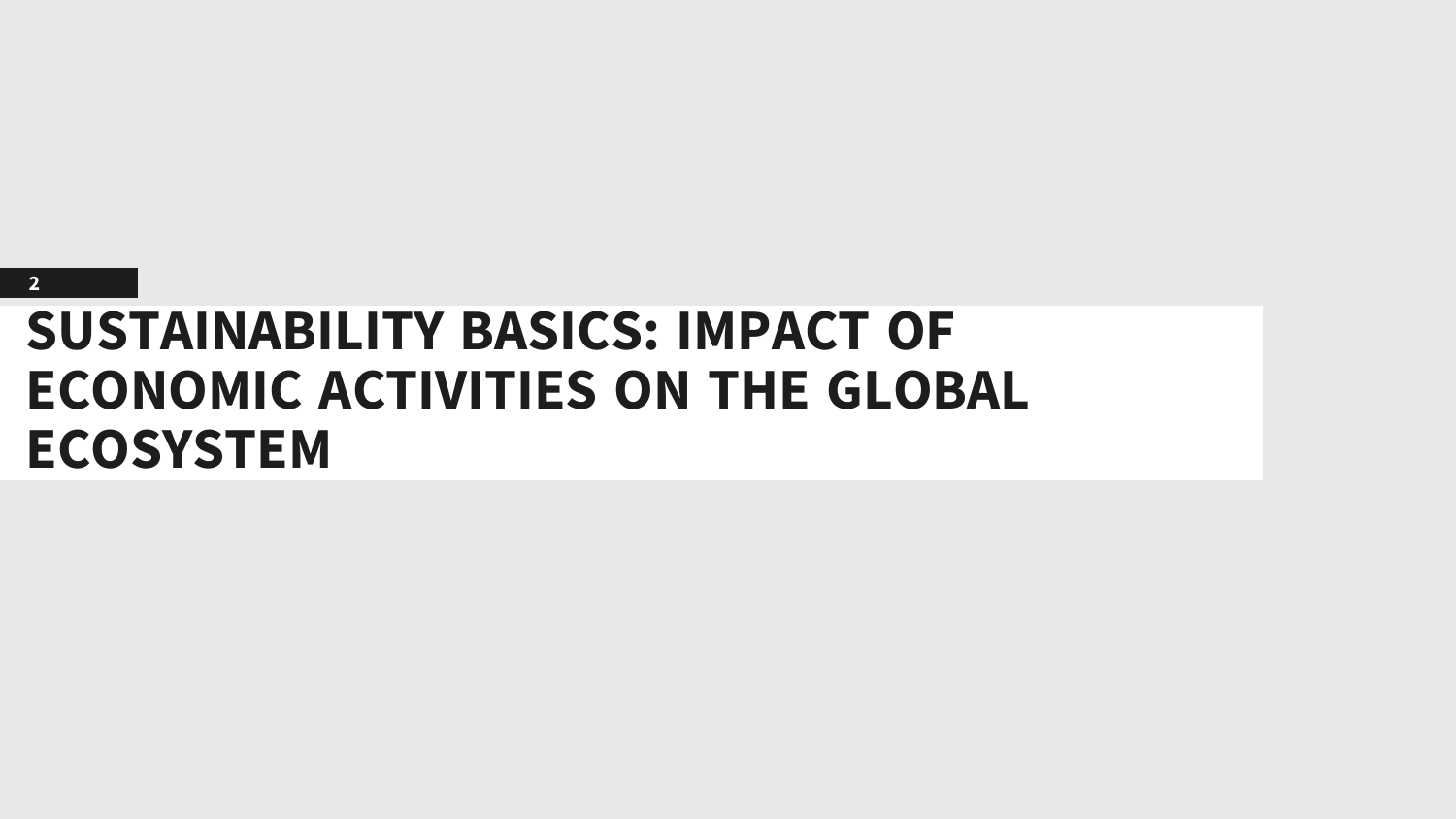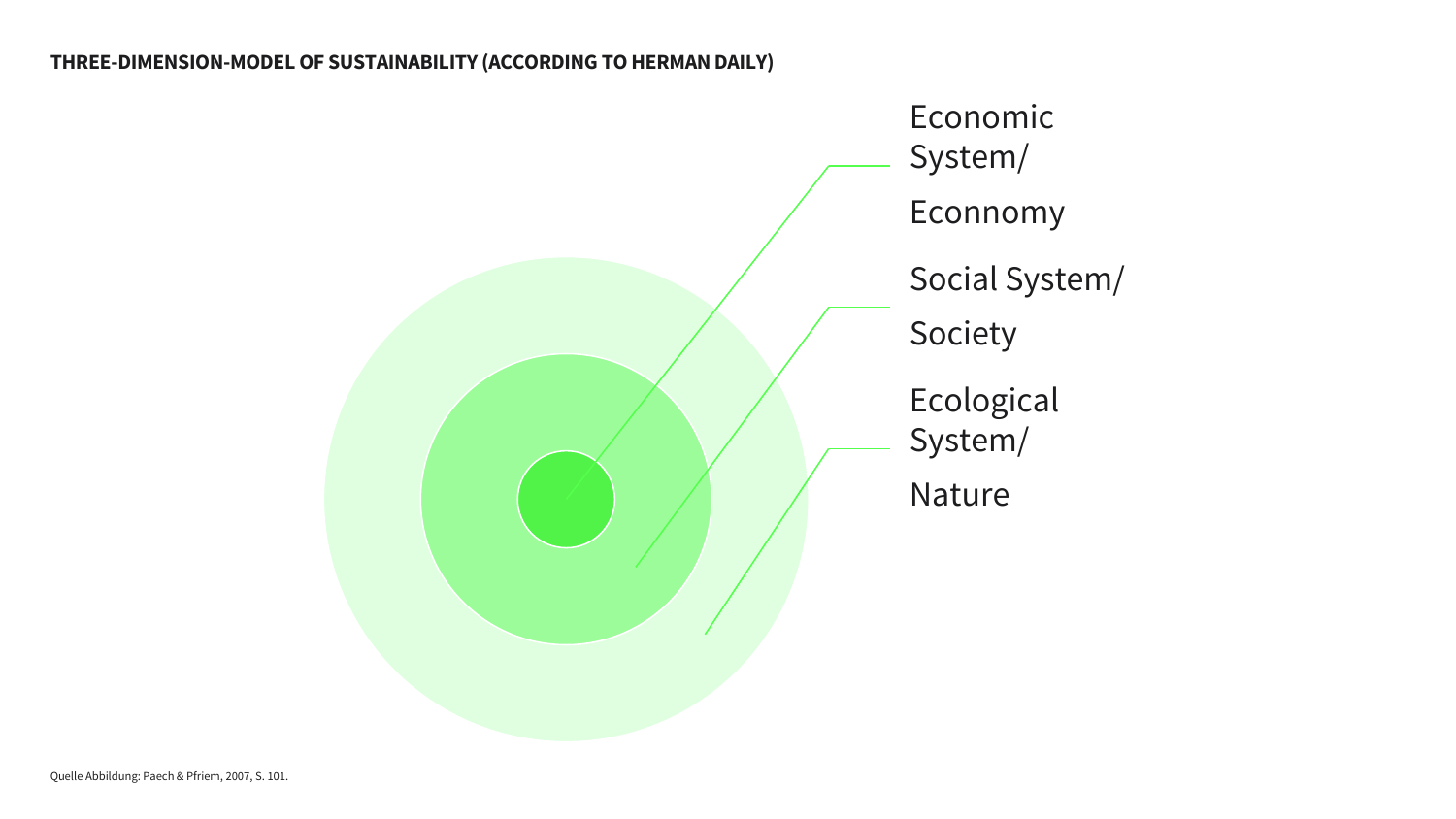Earth Overshoot Day 2021 on July 29 indicates that humanity is "consuming" more nature than can be regenerated by the global ecosystem.

This means that in order to cover mankind's current resource consumption, we would now need 1.7 Earths.

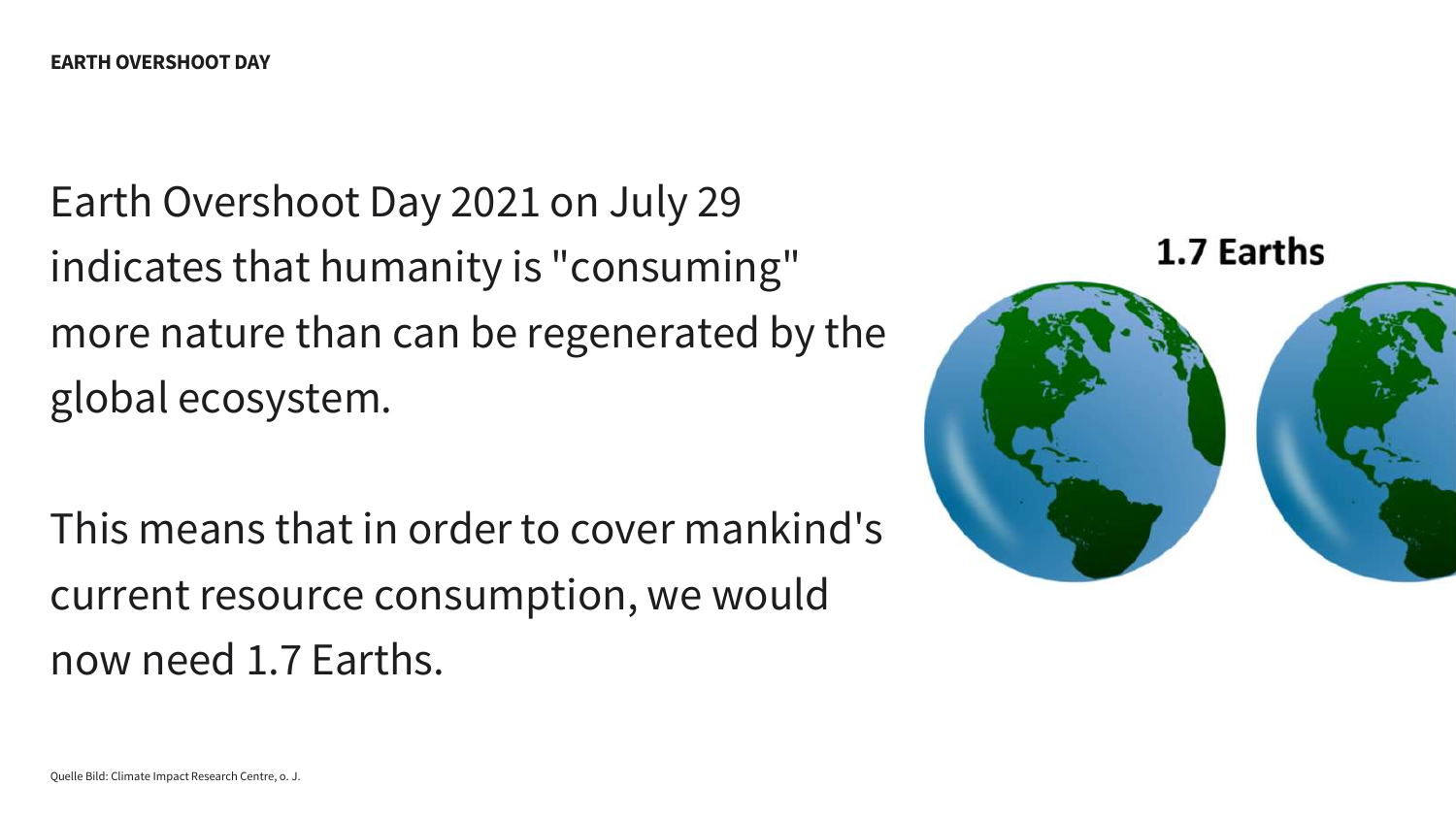Until this day, the earth is deprived of its annual renewal potential of resources.

Many resources do not renew at all in periods of human generations.

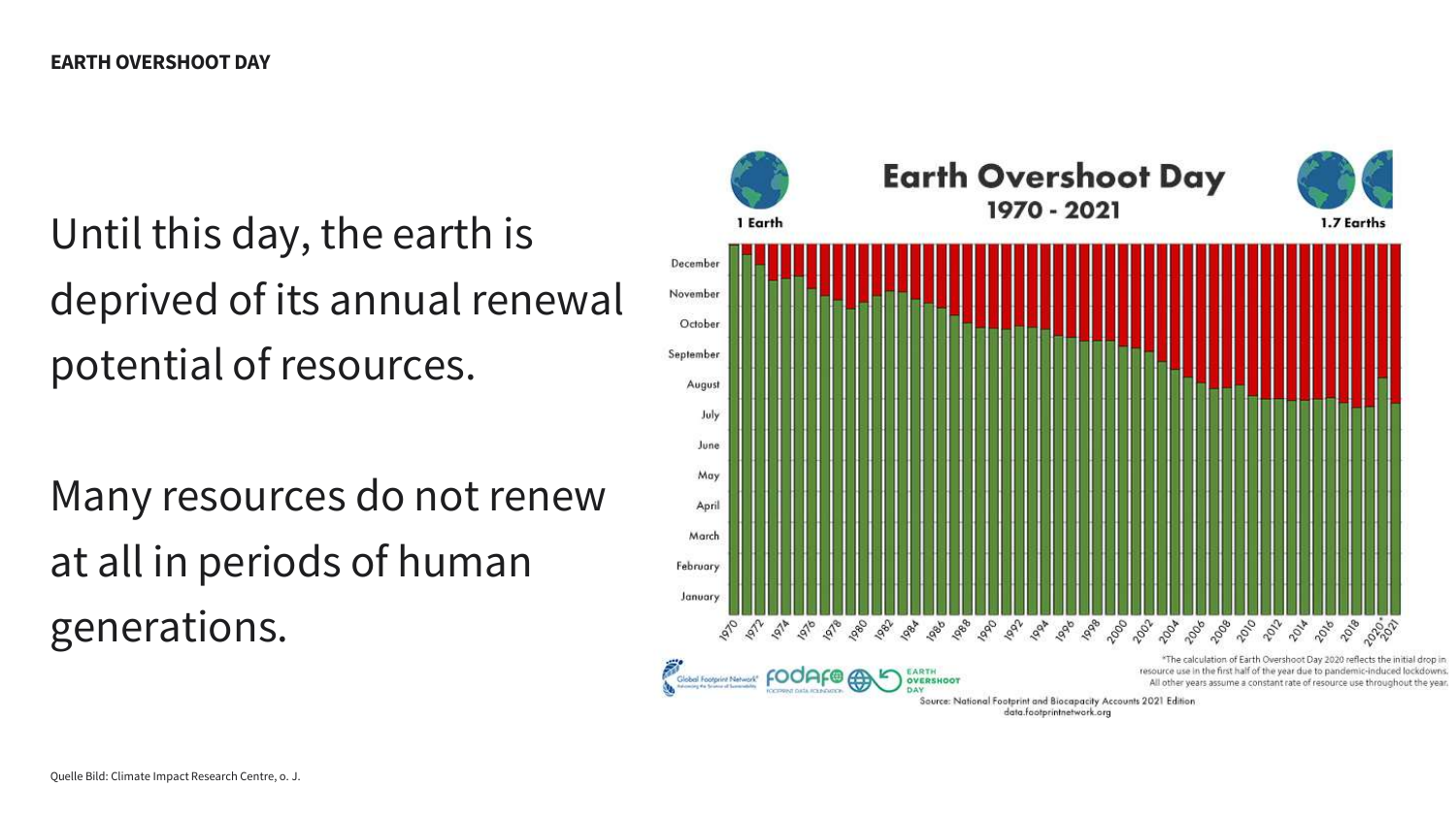**SUSTAINABILITY MANAGEMENT RULES (ACCORDING TO HERMAN DALY)**

# 1. Regeneration Rule

# 2. Substitution Rule

# 3. Adaptation Rule

Quelle Text: Daly, 1990.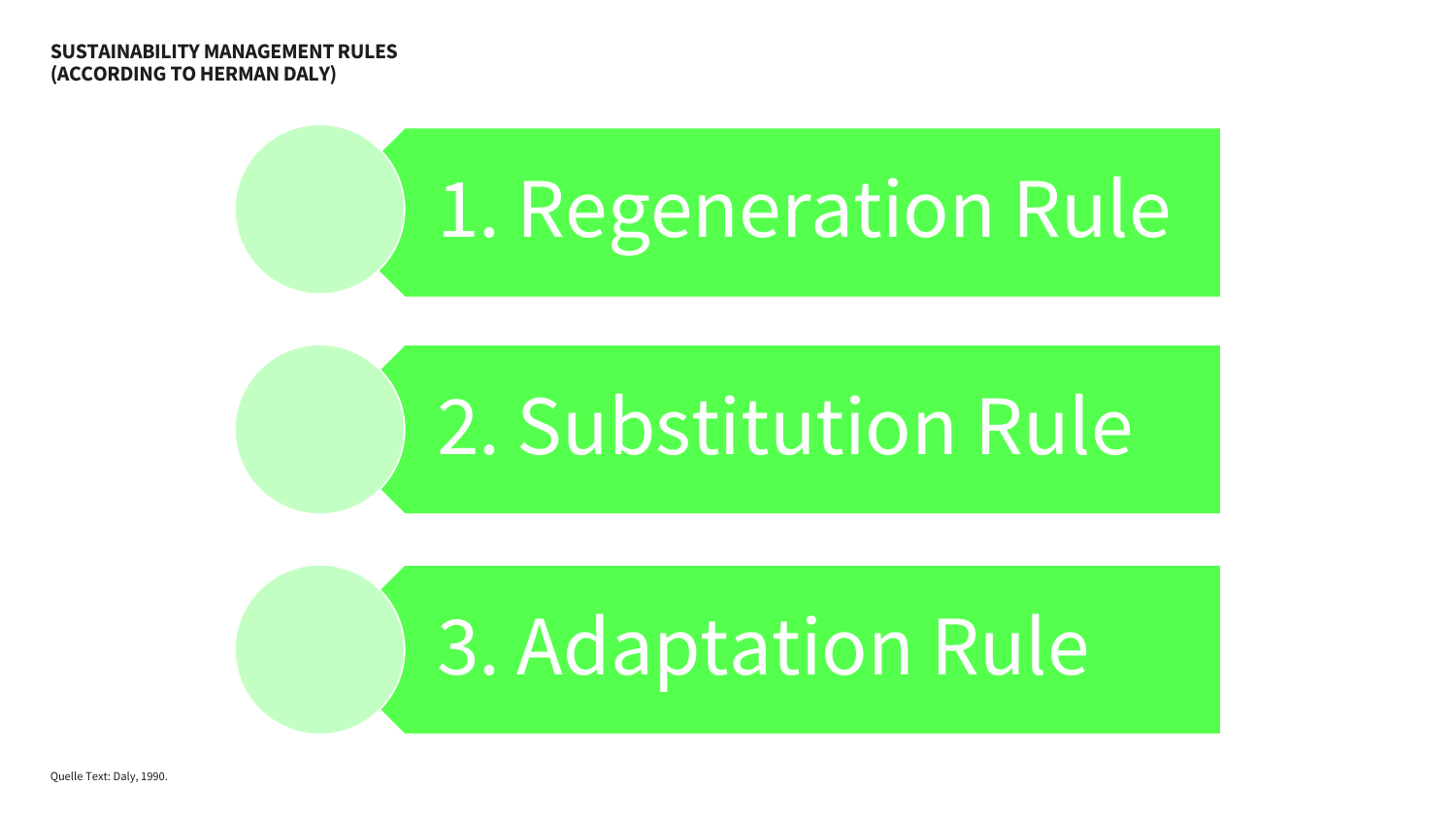

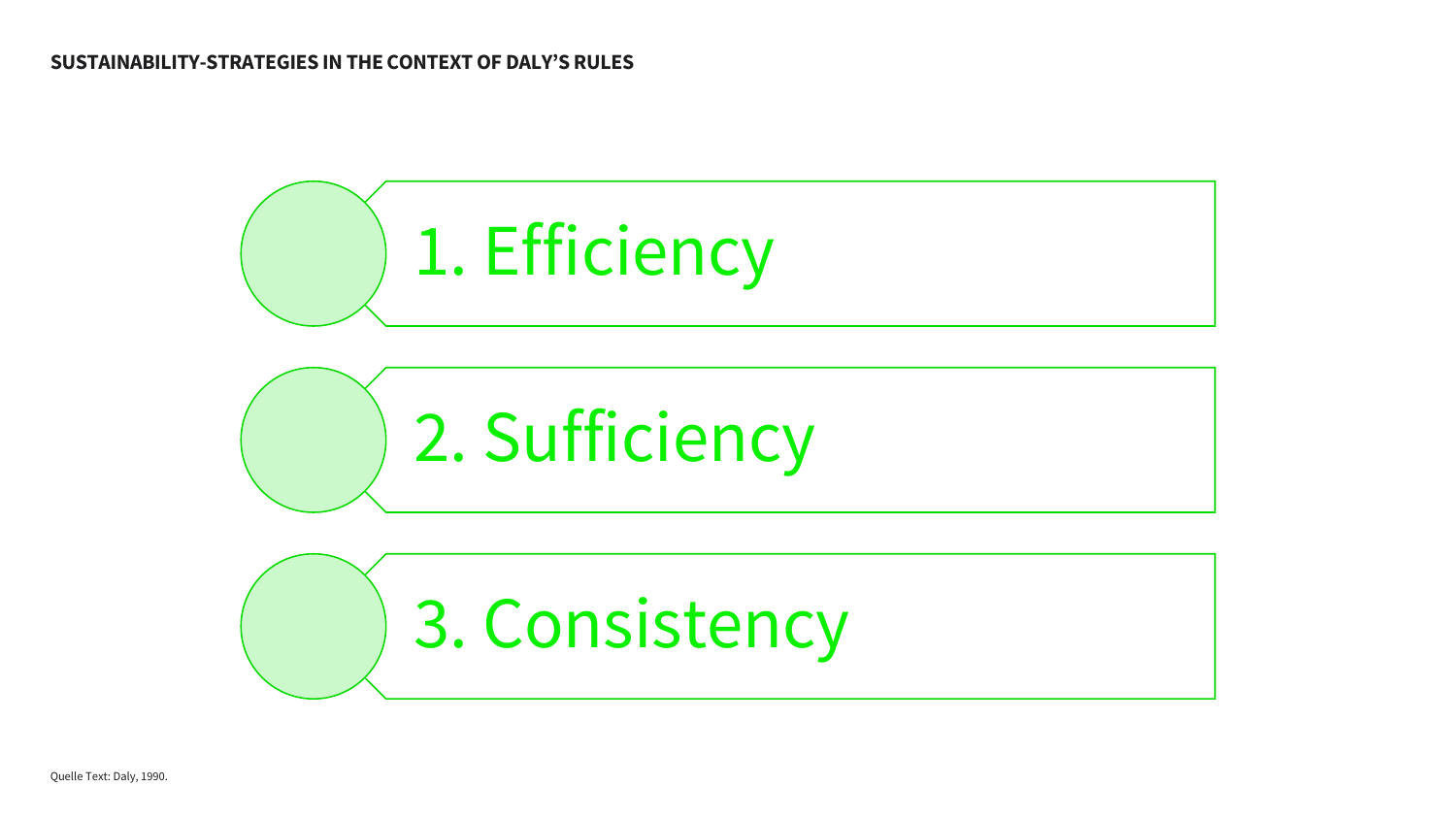The SDGs are a further step on the way to concretizing the concept of sustainability and operationalizing its levels of action.

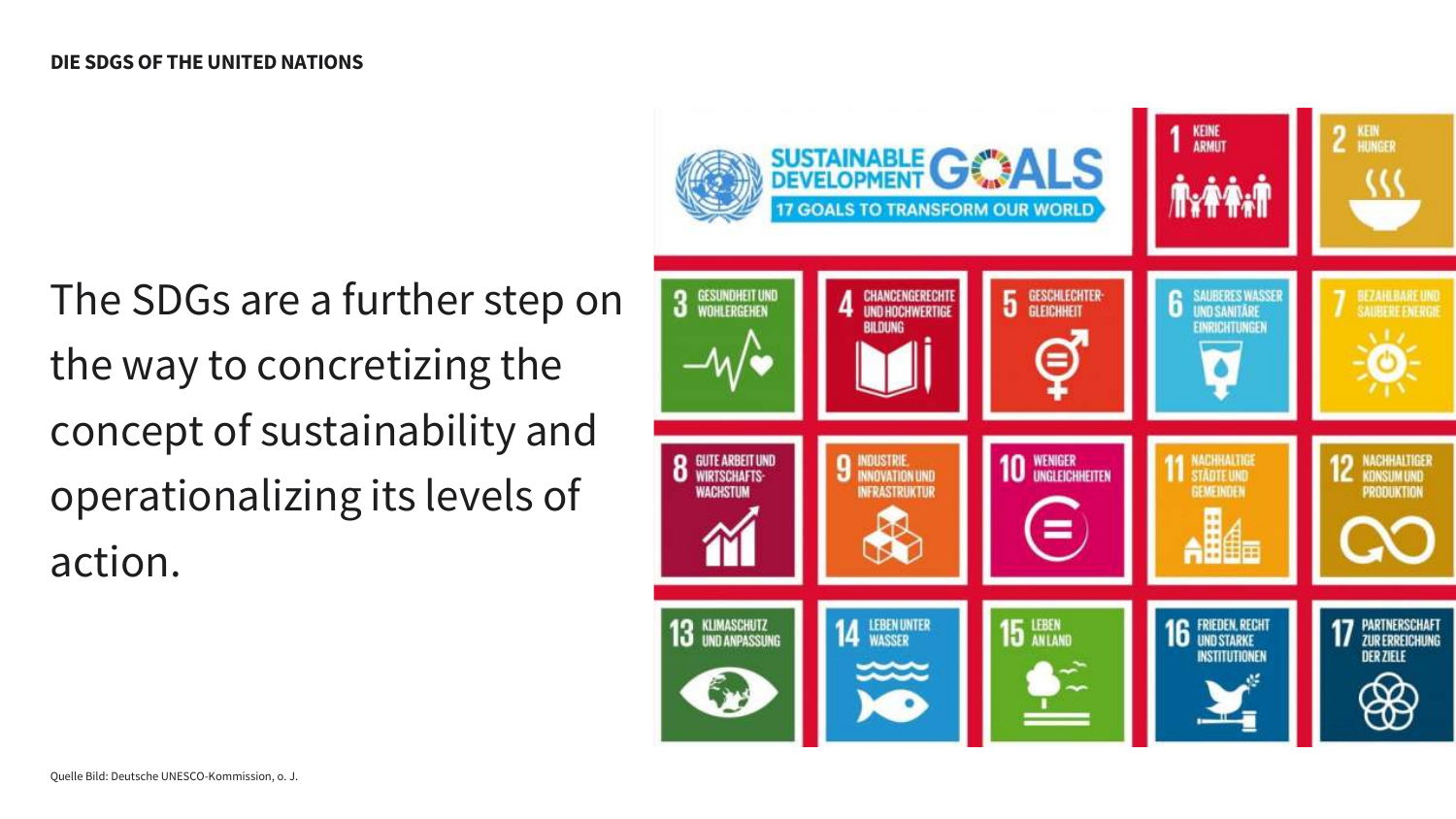## $I = P \cdot A \cdot T$

## Environmental Degradation

Population

·

=

Affluence

·

Technology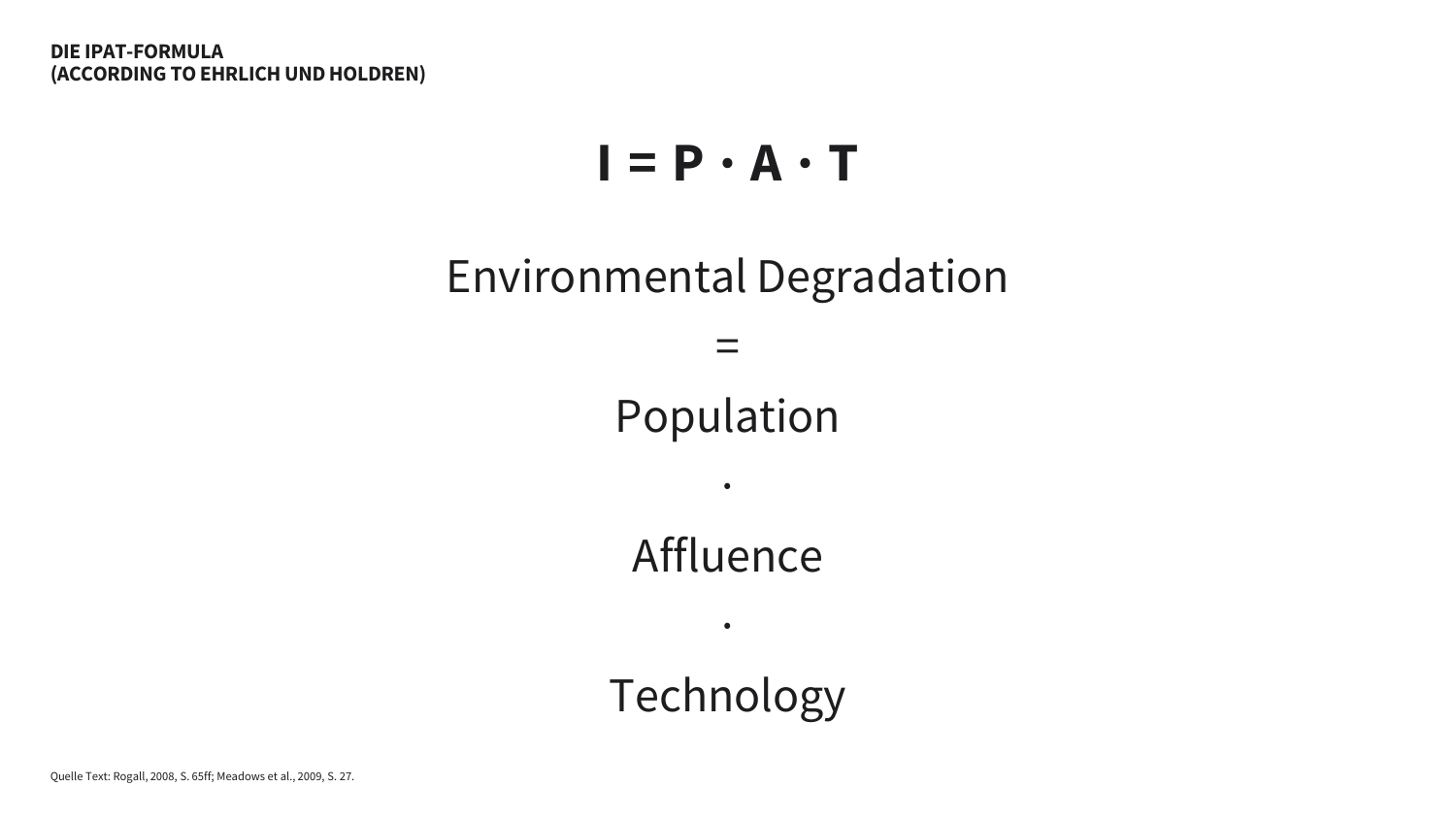#### **DIE IPAT-FORMEL (ACCORING TO EHRLICH UND HOLDREN)**

| = Impact (Auswirkung, Resultat) |  |
|---------------------------------|--|
| = Population (Bevölkerung)      |  |
| = Affluence (Wohlstand)         |  |
| = Technology (Technologie)      |  |

The "average lifestyle" of the "basic ecological formula" (people life style = future) is decomposed in the IPAT formula into the two individual factors "affluence" and "technology".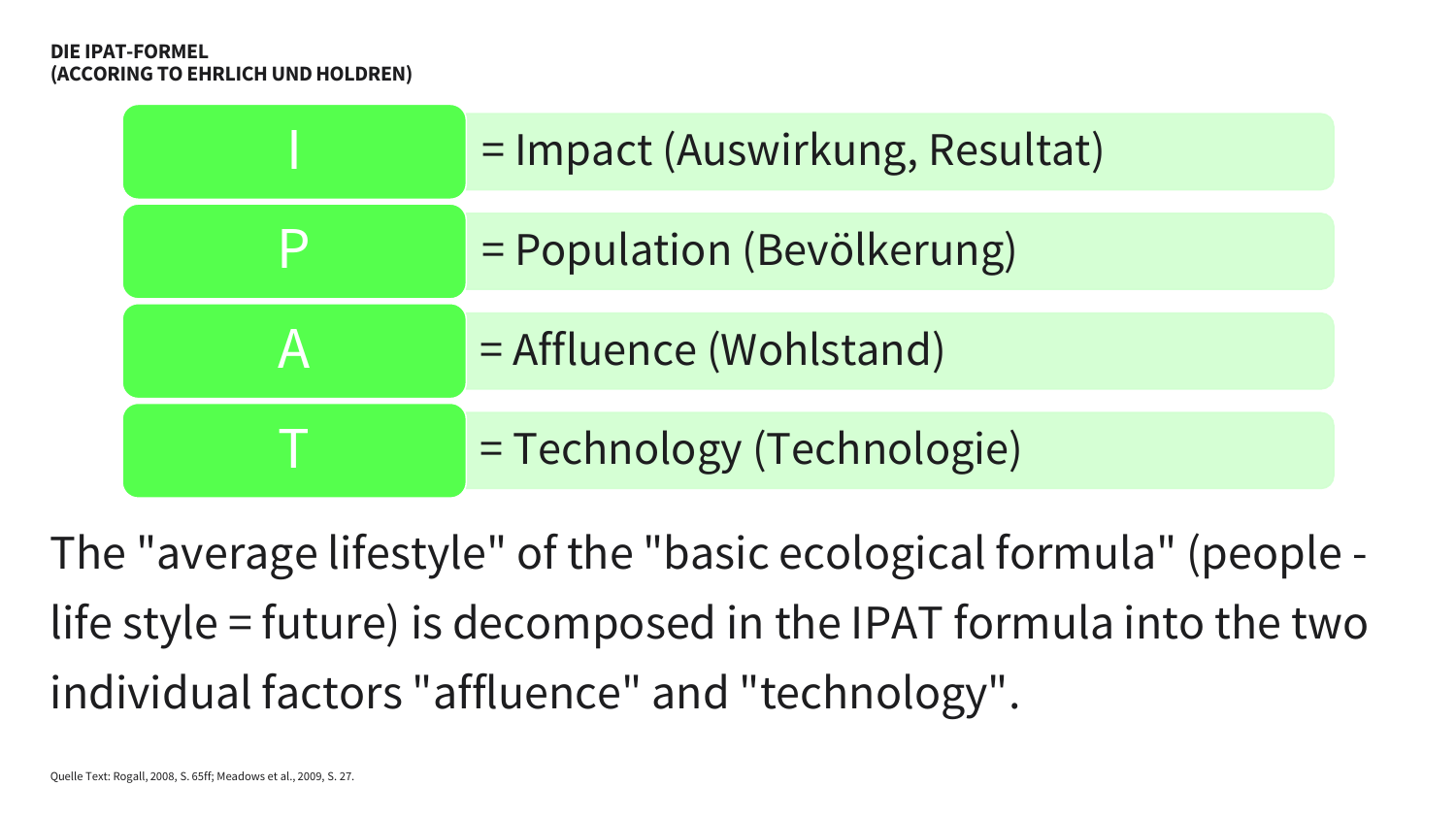#### **3**

## **SUSTAINABILITY APPLIED**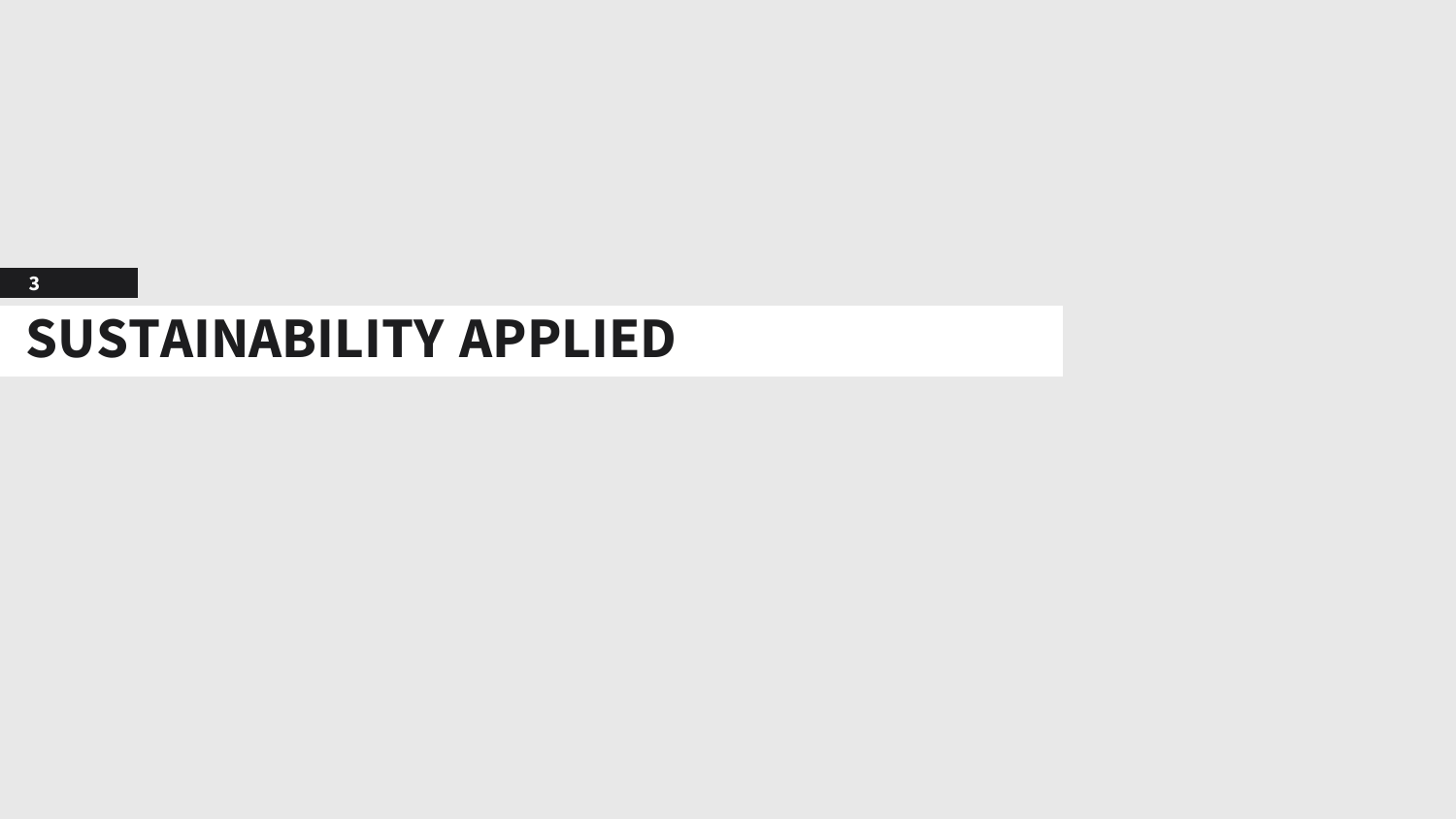

- **... from** economic developments in the light of globalization, resource scarcity and corporate responsibility.
- − . . . **to** important historical milestones on the way to the concept of sustainable development.
- − . . . to better understand the cause-effect relationships of global crises (e.g. the current Corona pandemic and climate change) and to develop preventive action approaches to avoid such developments against the background of entrepreneurial action.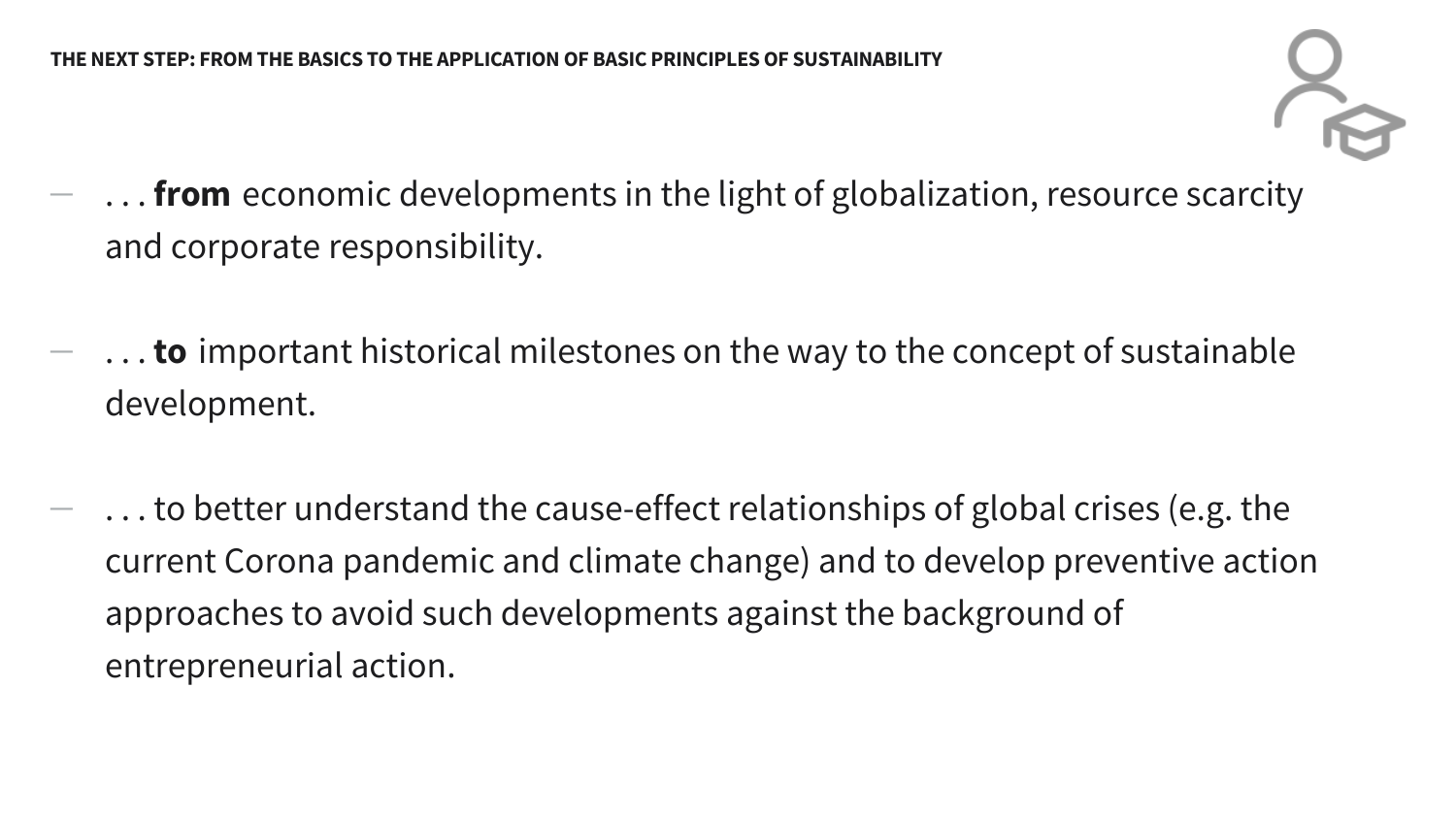In their 30-year update of "Limits to Growth," the authors are even more pessimistic in their predictions. According to them, mankind has missed the chance to correct the current course in the last 30 years; and much has to change if the world wants to avoid the severe consequences of the overshoot in the 21st century.



#### **Ecological Footprint versus Carrying Capacity**

This graph shows the number of Earths required to provide the resources used by humanity and to absorb their emissions for each year since 1960. This human demand is compared with the available supply: our one planet Earth. Human demand exceeds nature's supply from the 1980s onward, over-shooting it by some 20 percent in 1999. (Source: M. Wackernagel et al.)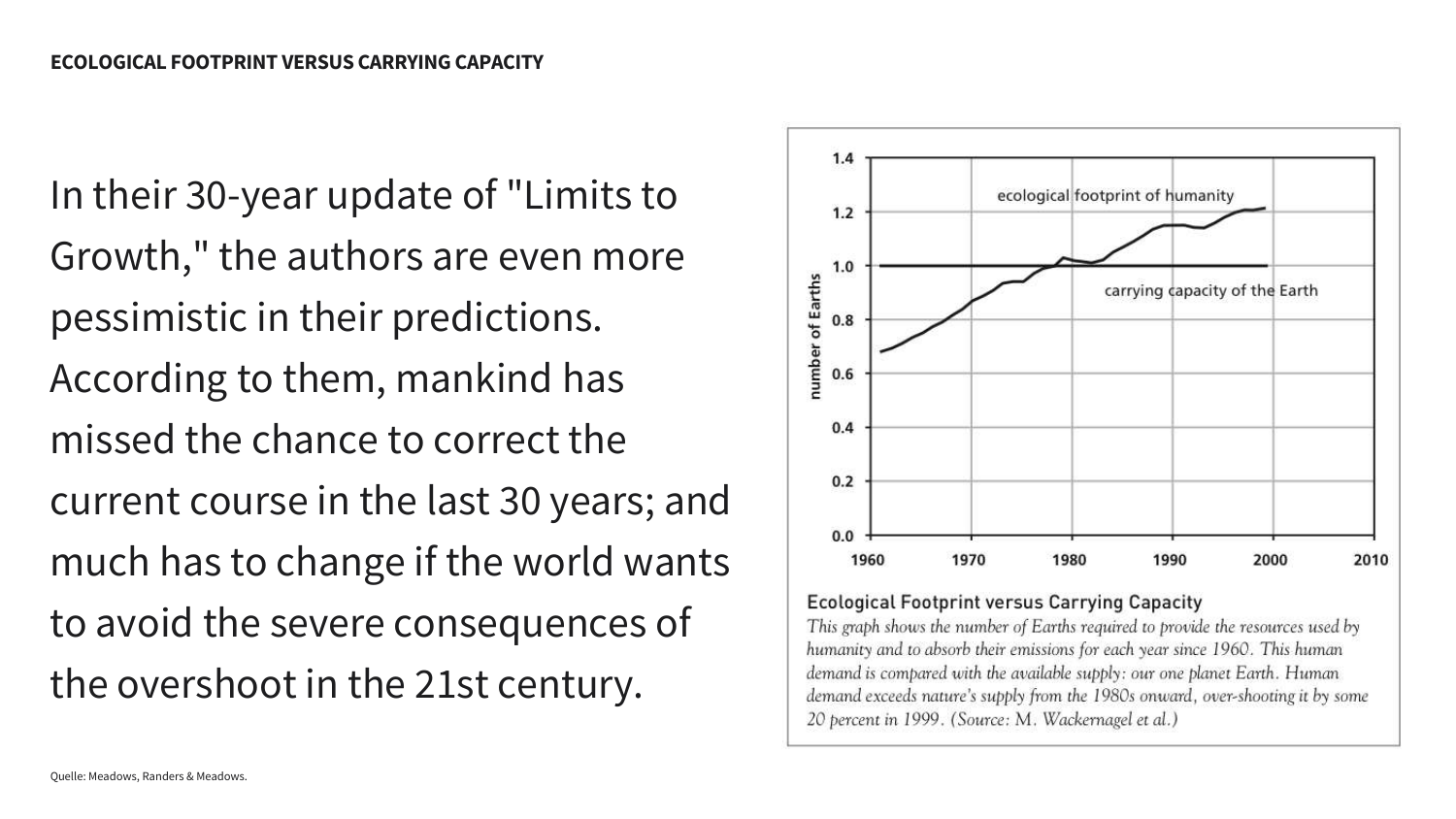In each scenario of the **World3 computer model** (up to the year 2100), some numbers are changed to test different estimates of "real world" parameters, or to include optimistic predictions about the evolution of technology, or to see what happens if the world chooses different policies, ethics, or goals.

Most of the scenarios presented lead to overshoot and collapse - through resource depletion, food shortages, industrial decline, or a combination of these or other factors.



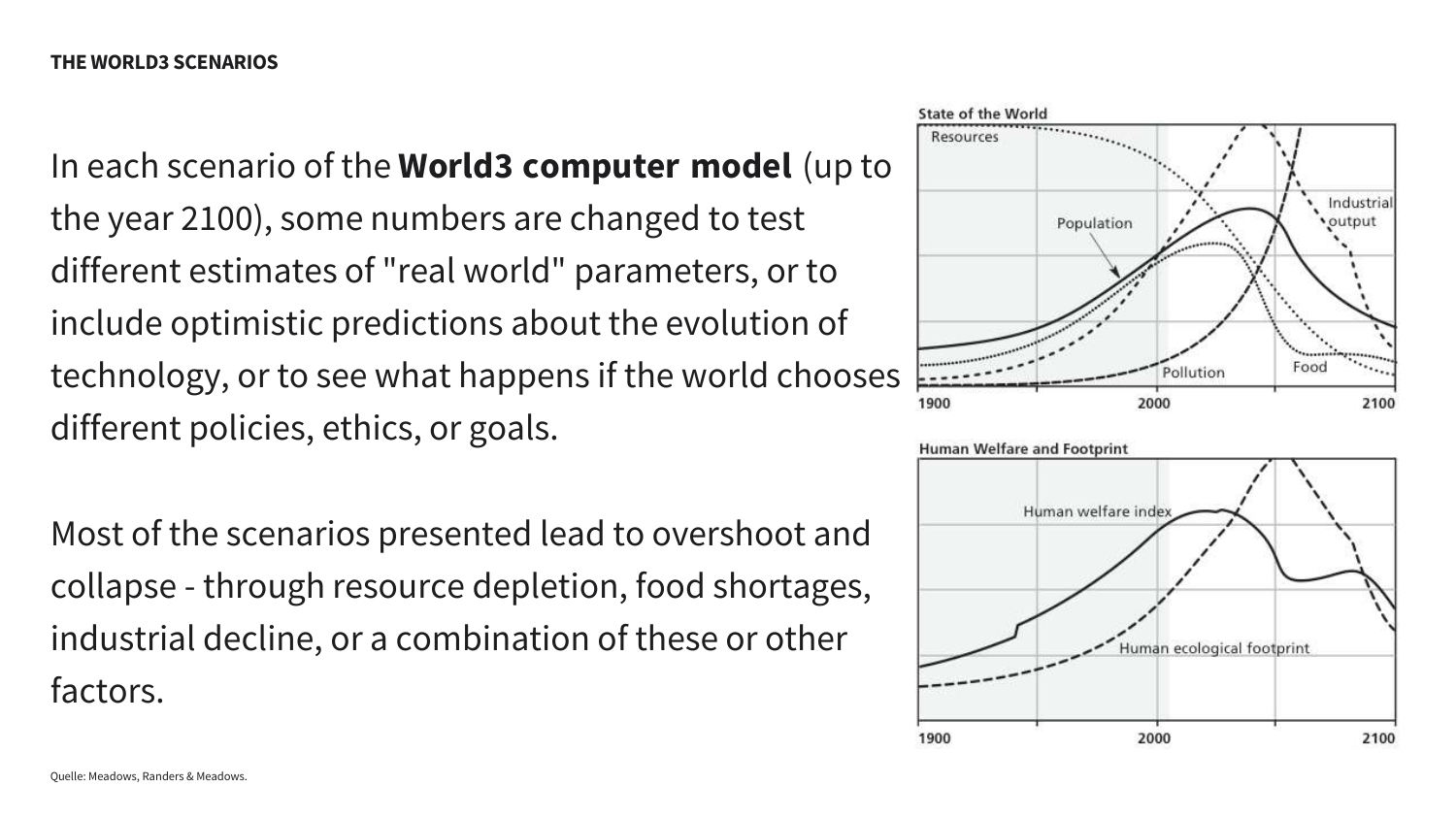## The **1992 UN Environment and Development Summit** in Rio de Janeiro (Rio Conference, Earth Summit, UNCED) is widely regarded as the beginning of the international dialogue on sustainable development. Three of its most important documents are:



Framework Convention on Climate Change (reduction of greenhouse gases)

Agenda 21 (today Agenda 2030) as an action program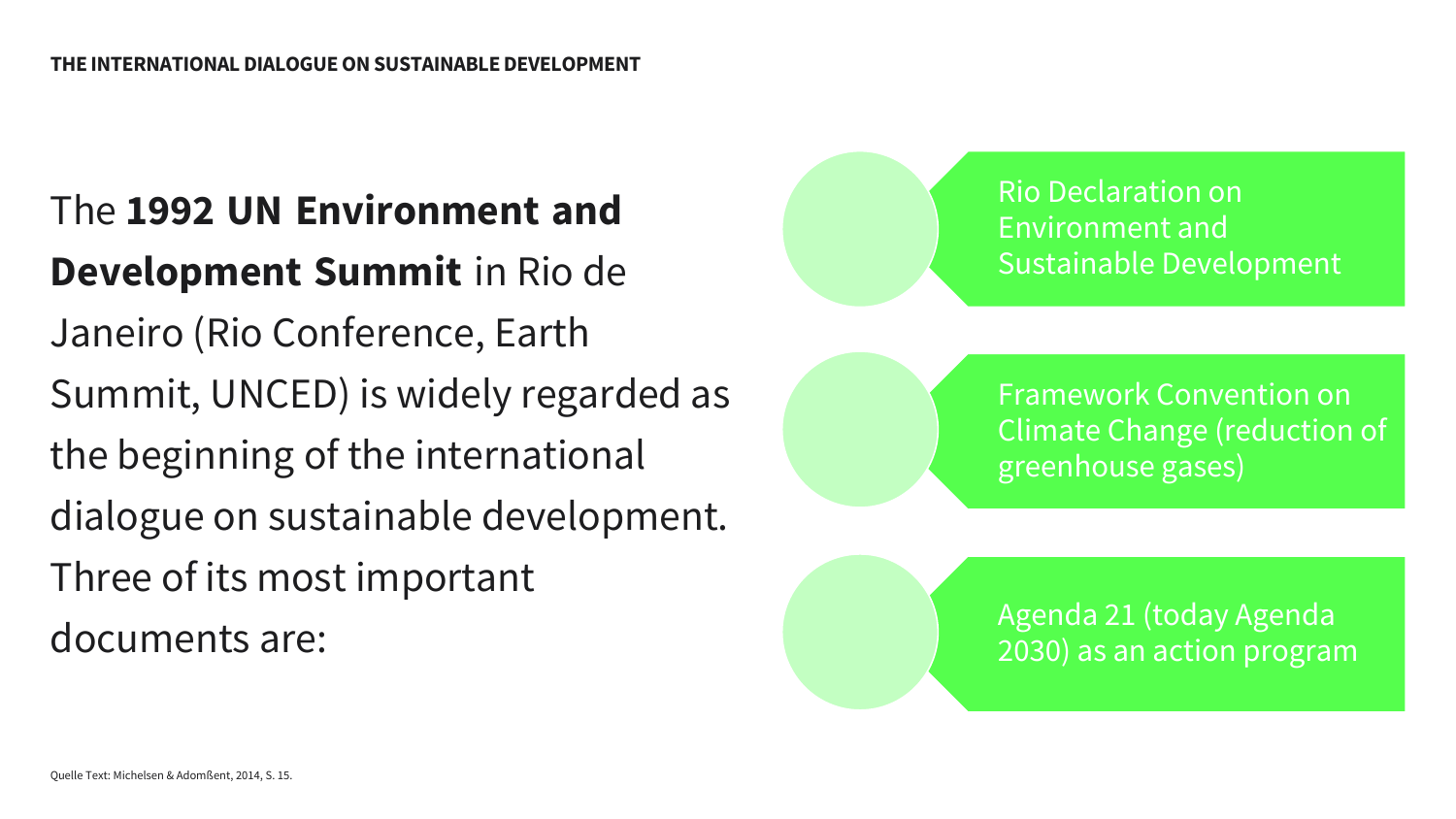## **Corresponding events:**

- − World Climate Conferences from 1979 onwards (Conference of Parties/COP)
- − Intergovernmental Panel on Climate Change (IPCC)
- − Negotiations on a world climate agreementRio+20 Conference (2012)
- − Adoption of the SDGs in 2015
- − Implementation of Agenda 21/2030 as a state goal: in Germany, environmental protection as a responsibility for future generations was included in Article 20a of the Basic Law (1994)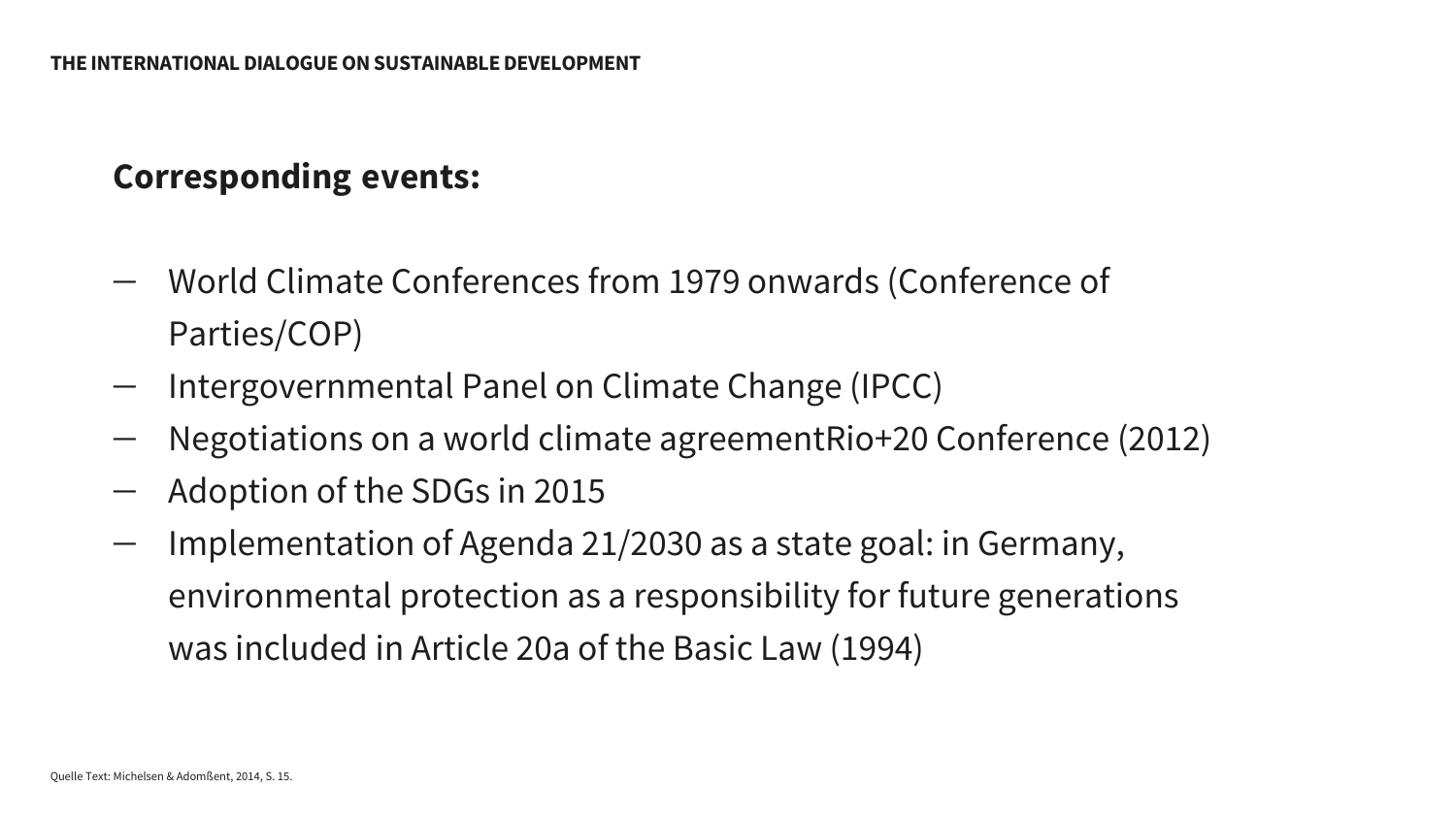

. . . from the application of basic principles of sustainability to the levels of implementation and the interrelationships of their actors . . .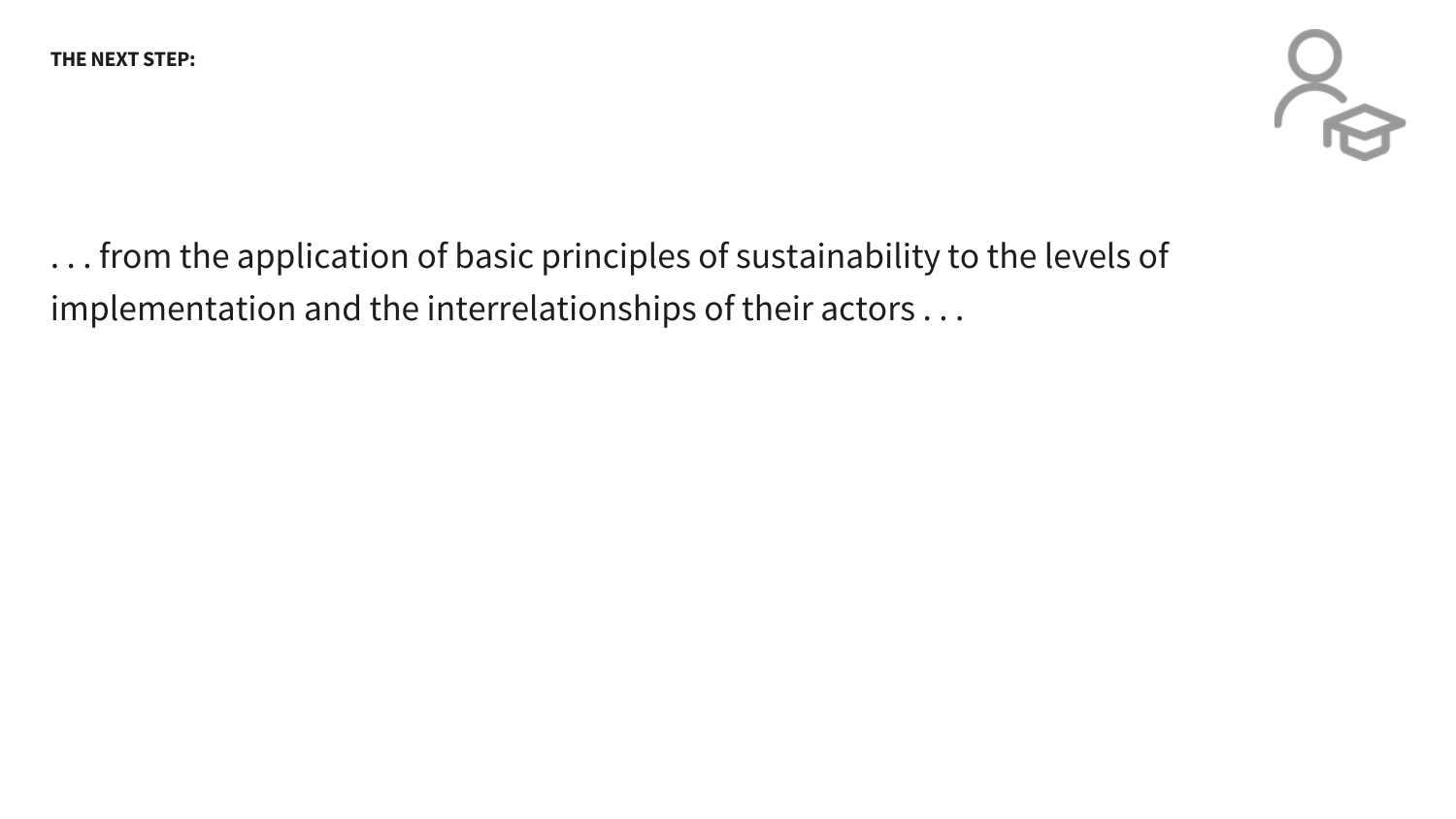Interrelationships of societal actors for sustainable development:

- − *P olitics*
- − *E conomy*
- − *Civil S ociety*

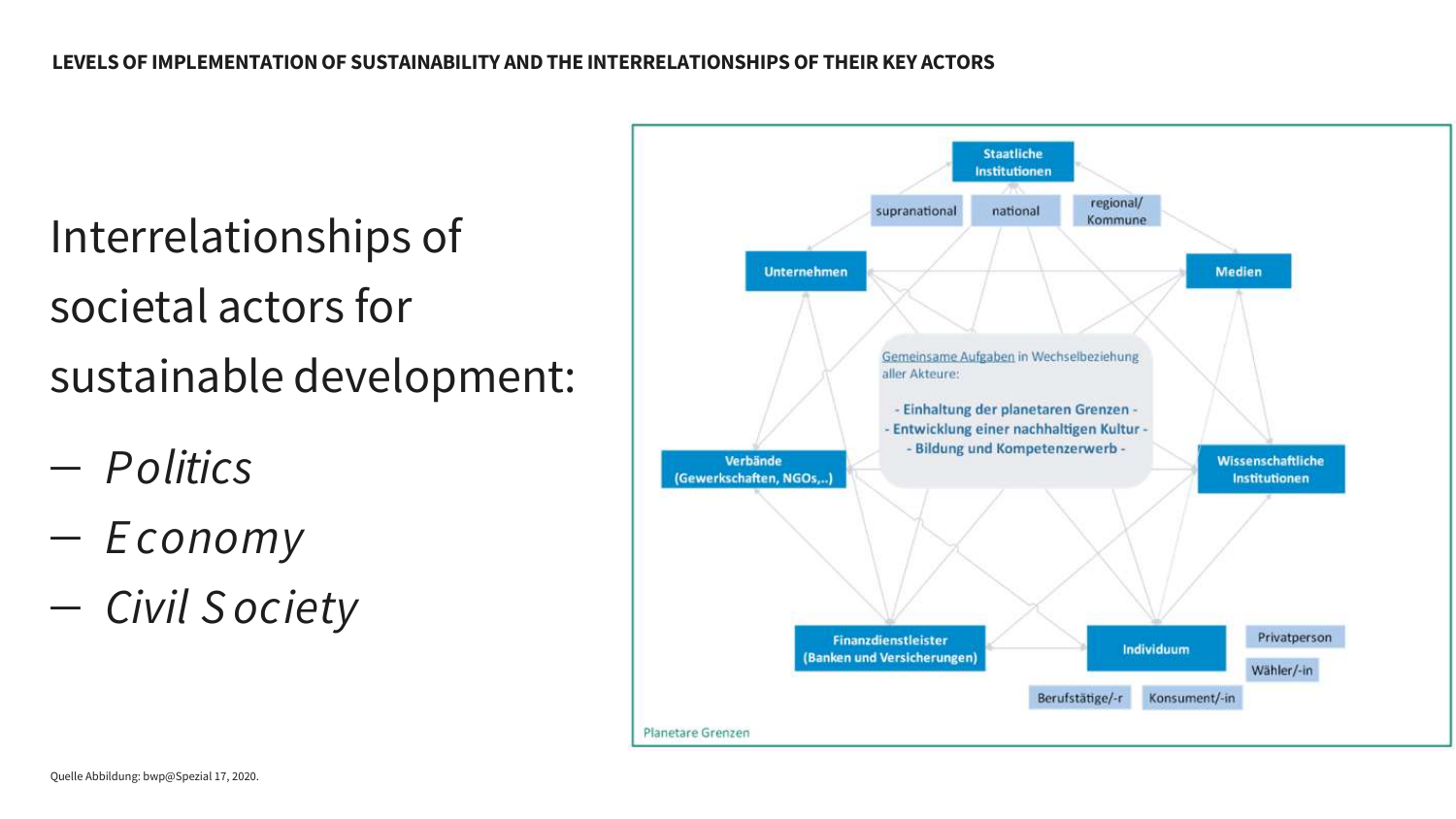- − Vision of transforming the world into a sustainable society by 2030
- − Globally valid consensus on sustainability signed by all UN states
- − Involvement of civil society
- − Globally valid targets: 17 goals and 169 objectives (targets)
- − Businesses are requested to participate in achieving the targets

## Agenda 2030-process Changed framework conditions for companies

- Focus on positive contribution of companies to sustainable development
- − Opening of a broad entrepreneurial spectrum: environment, education, health, ...
- − Spirit of Shared Value: Companies should create entrepreneurial and social added value with their products.
- Entrepreneurial activity in the entire value chain (cycle) is thus required.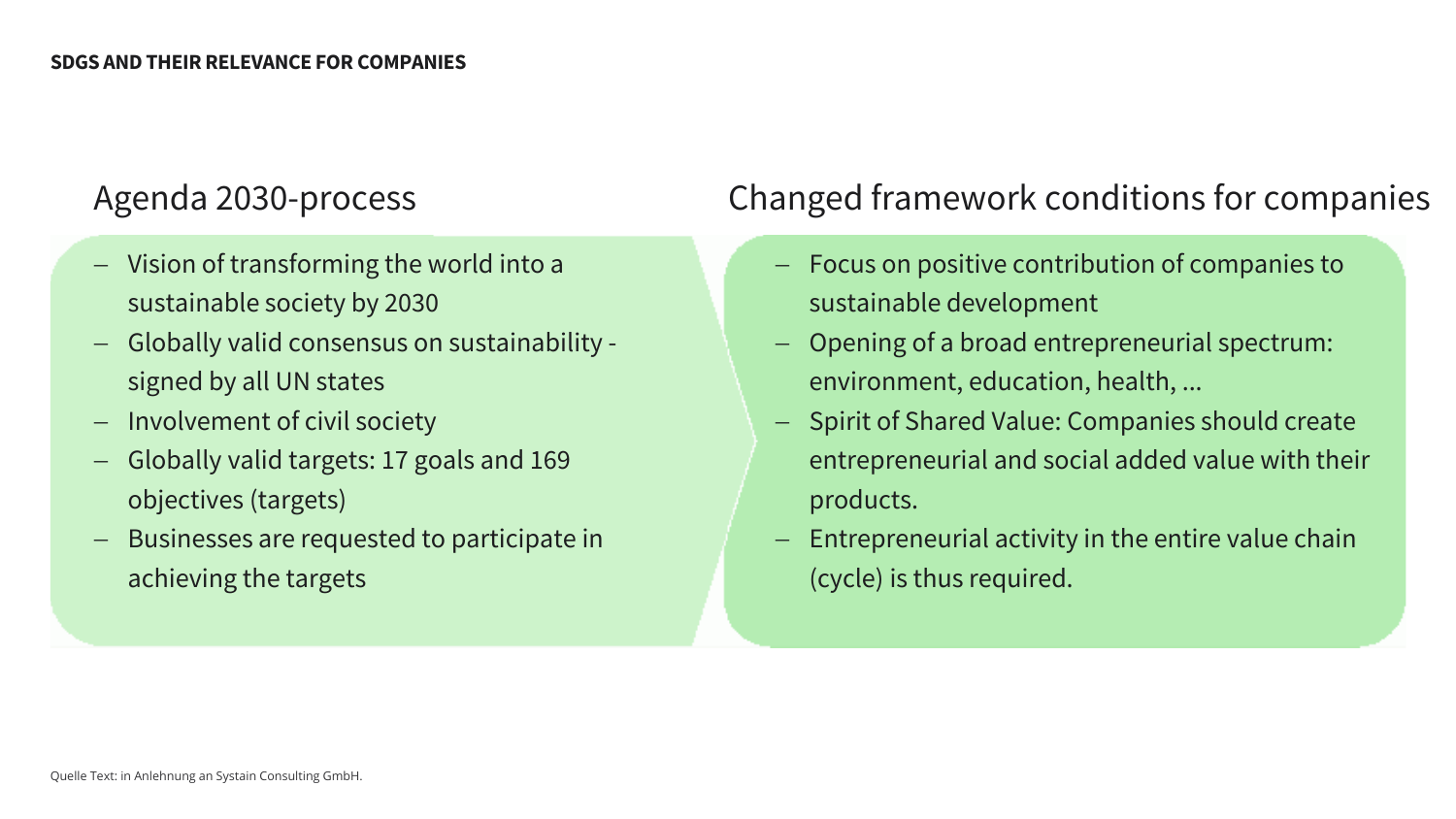#### **CORPORATE RELVANCE OF TARGETS**

absteigende Unternehmensrelevanz

12.5 Abfallaufkommen verringern 11.6 Umweltbelastung der Städte senken 13.2 Klimaschutzmaßnahmen in Politik 9.1 Hochwertige Infrastruktur aufbauen 12.2 Nachhaltige Bewirtschaftung nat. Ressourcen 12.1 Nachhaltige Konsum- & Produktionsmuster 12.6 Berichterstattung zu Nachhaltigkeit 8.5 Vollbeschäftigung & menschenwürdige Arbeit 12.8 Information über nachhaltige Entwicklung 8.6 Jugendarbeitslosigkeit verringern  $1.14$ 15.6 Gerrechte Aufteilung von Ressourcen 14.6 Fischereisubventionen rationalisieren 3.7 Reproduktionsmed. Versorgung 3.2 Todesfälle v. Neugeborenen 3.1 Müttersterblichkeit 3.6 Verkehrstote 5.6 Sexuelle u. reproduktive Gesundheit 11.3 Verstädterung nachhaltiger gestalten 11.7 Zugang zu Grünflächen 16.9 Rechtliche Identität für alle  $0%$ 



#### Targets mit den meisten gewonnenen Paarvergleichen: hohe Unternehmensrelevanz

Targets mit den wenigsten gewonnenen Paarvergleichen: geringe Unternehmensrelevanz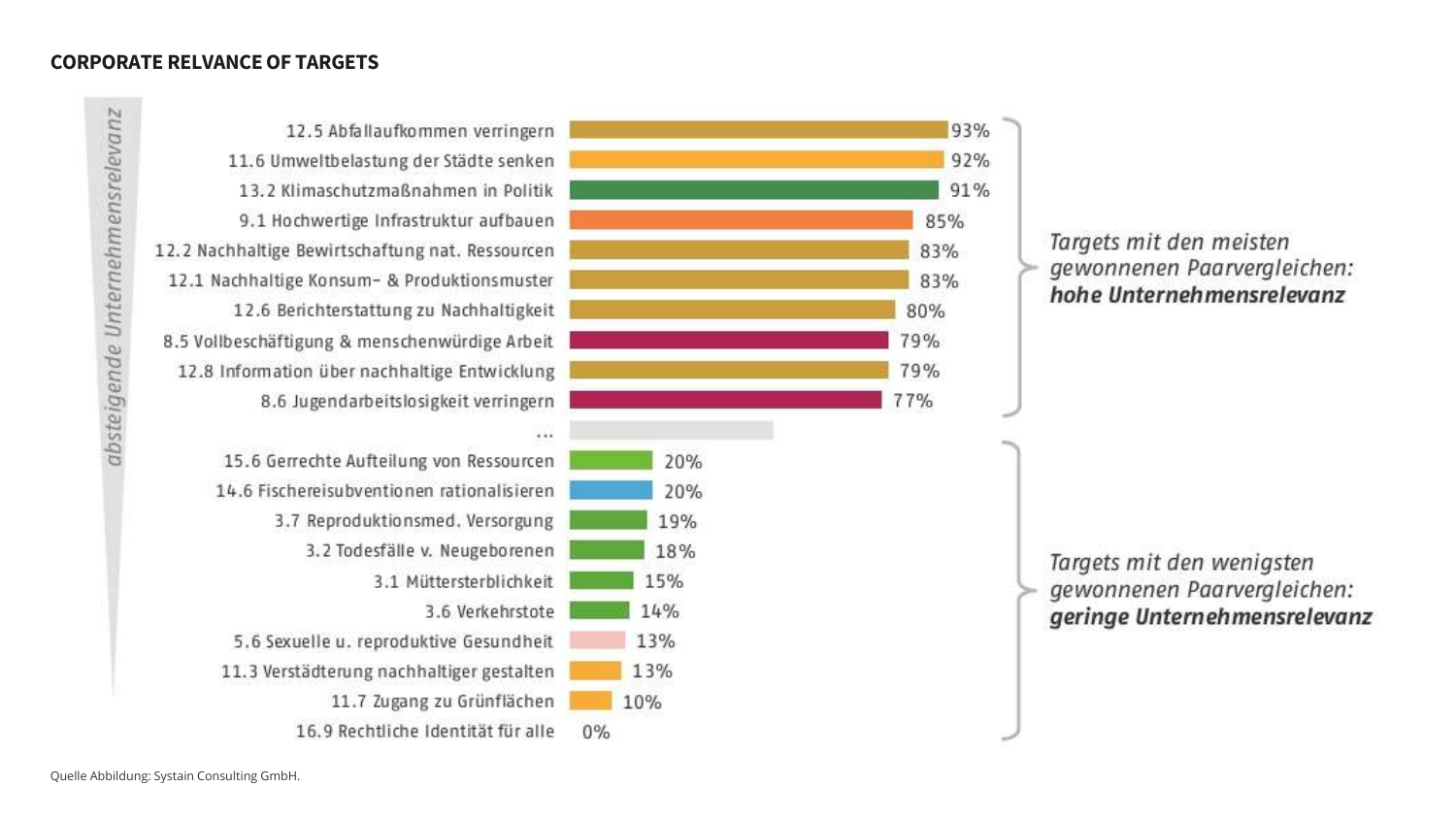## **Tools and Methods of Sustainability 4Management**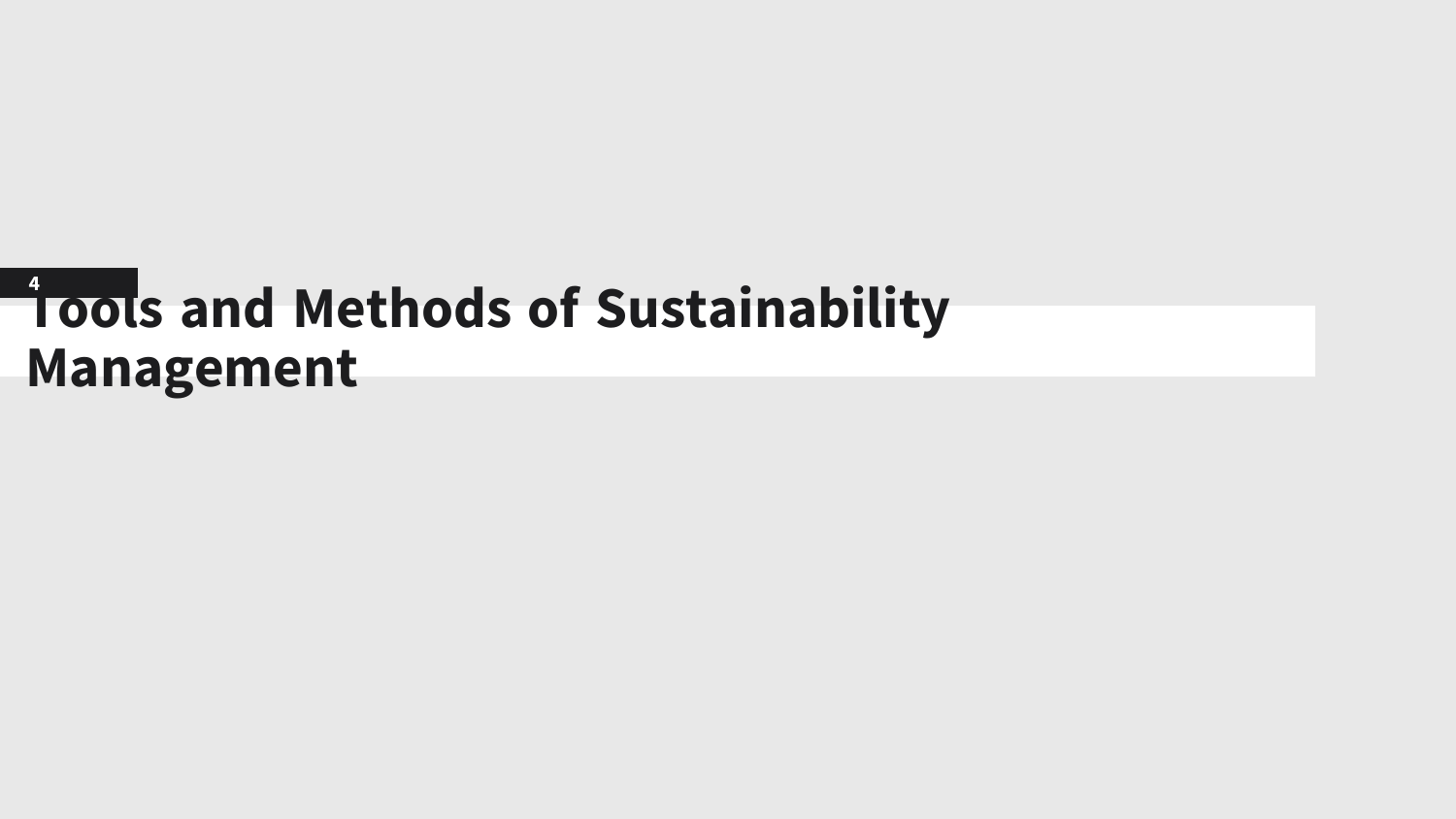

*. . . from levels of sustainability implementation and the interrelationships of their societal actors/stakeholders* 

*. . . to the des cription and forecast of complex systems regarding their futureoriented potential*

*. . . to the determination of societal goals and their implementation through political frameworks (e.g. legislation)*

*. . . to their systematic recording in sustainability and environmental management systems . . .*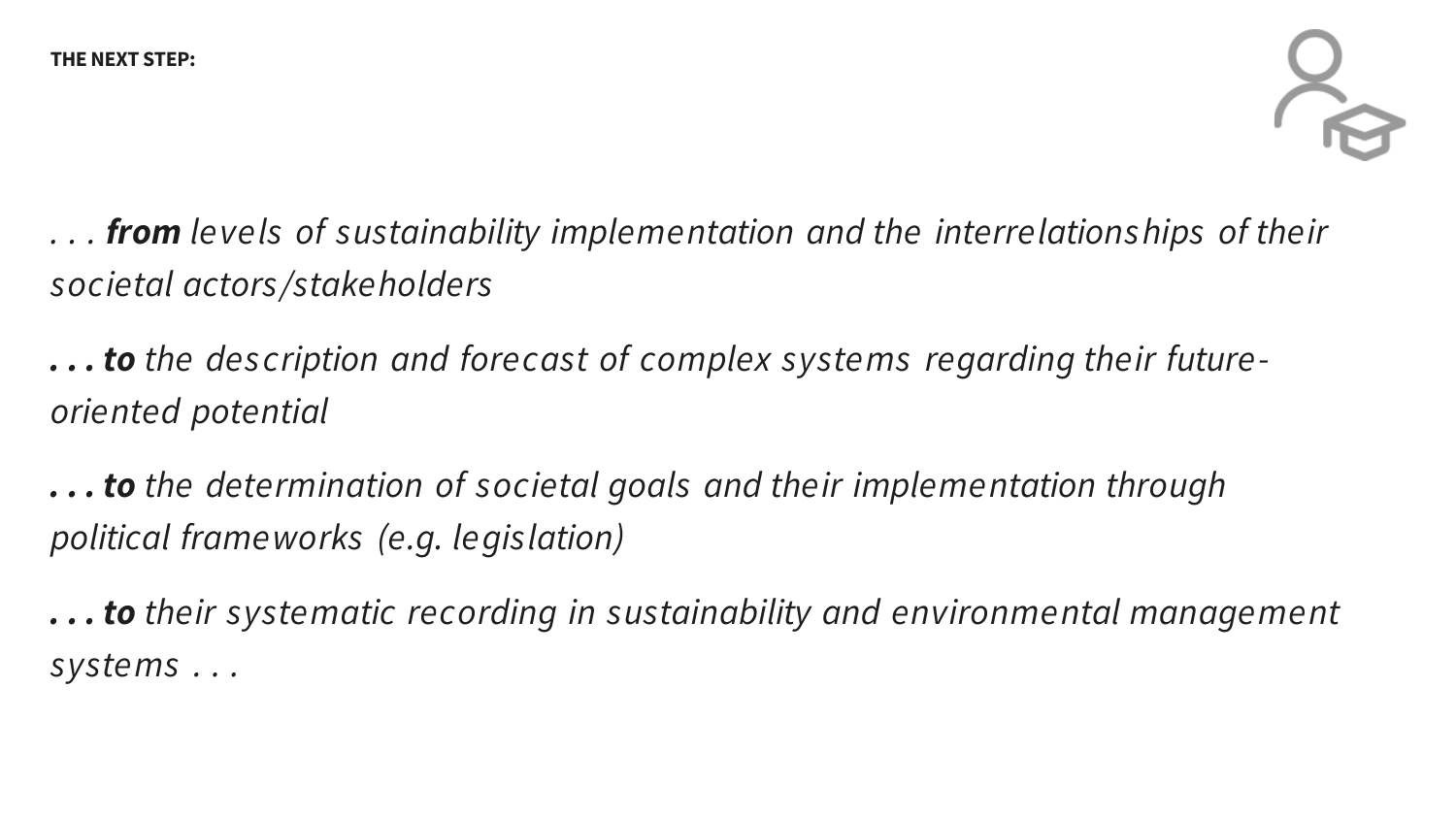## **Technology Assessment (TA):**

Analysis and evaluation of future-oriented potentials of technology (innovations) and dynamic analysis of their (unintended) social and ecological consequences

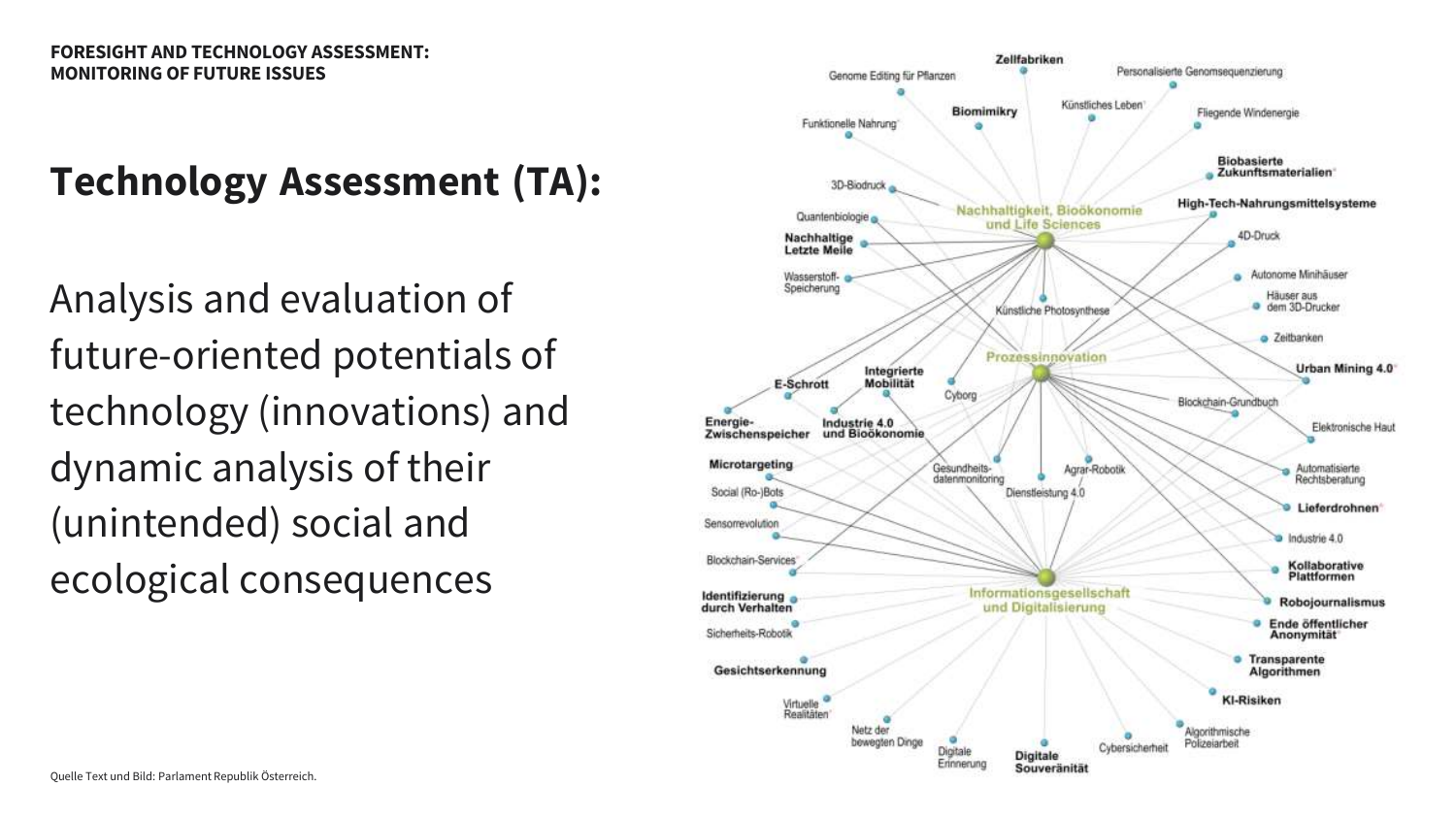### **Environmental law:**

All legal norms that serve to protect the environment

**The core area of environmental law:**

### **I. Plant-, environmental media- and substance-related protection laws**

- − Water law
- − Immission control law
- − Soil protection law
- − Waste law
- − Chemicals law
- **II. Higher-level environmental standards**
- − International Environmental Law
- − Provisions of EU law
- − Article 20a Basic Law

## **III. Cross-section laws**

- − EIA Act
- − Environmental Information Act
- − Environmental Damage Act
- − Environmental Criminal Law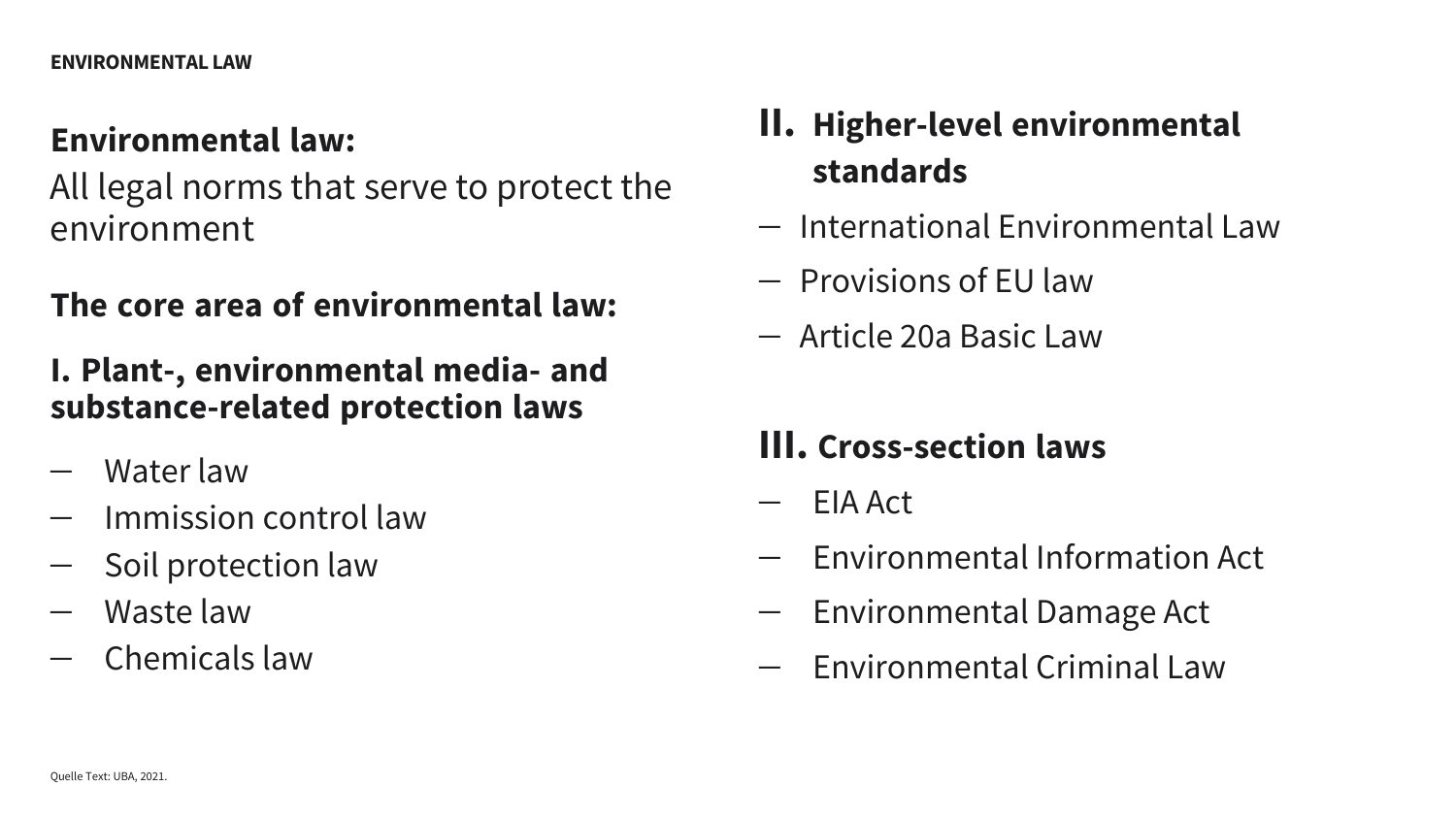

Quelle Text: Laskowski, 2010.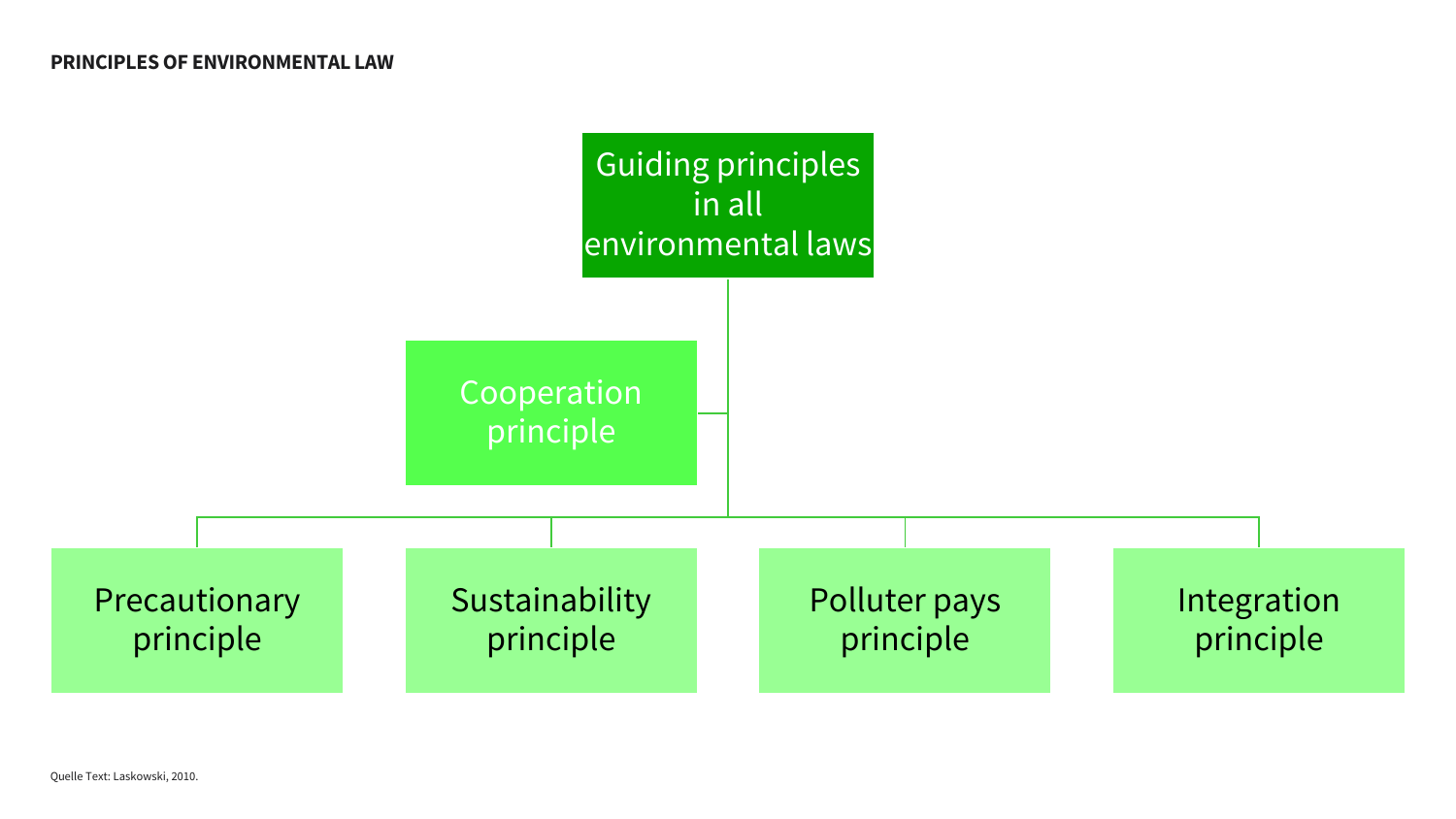## **Key Performance Indicators**

Implementing strategies, targets and measures for integrating sustainability into corporate practice is one of the central challenges of sustainability and environmental management. KPIs are the appropriate toolbox for this.

### **Quantify and measure**

Successfully implementing sustainability measures in companies requires quantifying and measuring them:

− *An accounting that establishes key performance indicators (KPIs), collects, prepares and evaluates data.*

### **Sustainability accounting:**

− *Central component of sustainability reporting. S ince 2017, a so-called CS R reporting obligation has applied to certain companies .* 

Sustainability reports are also becoming increasingly important for companies not affected by this, because stakeholders and shareholders are increasingly interested in the social and environmental performance of companies.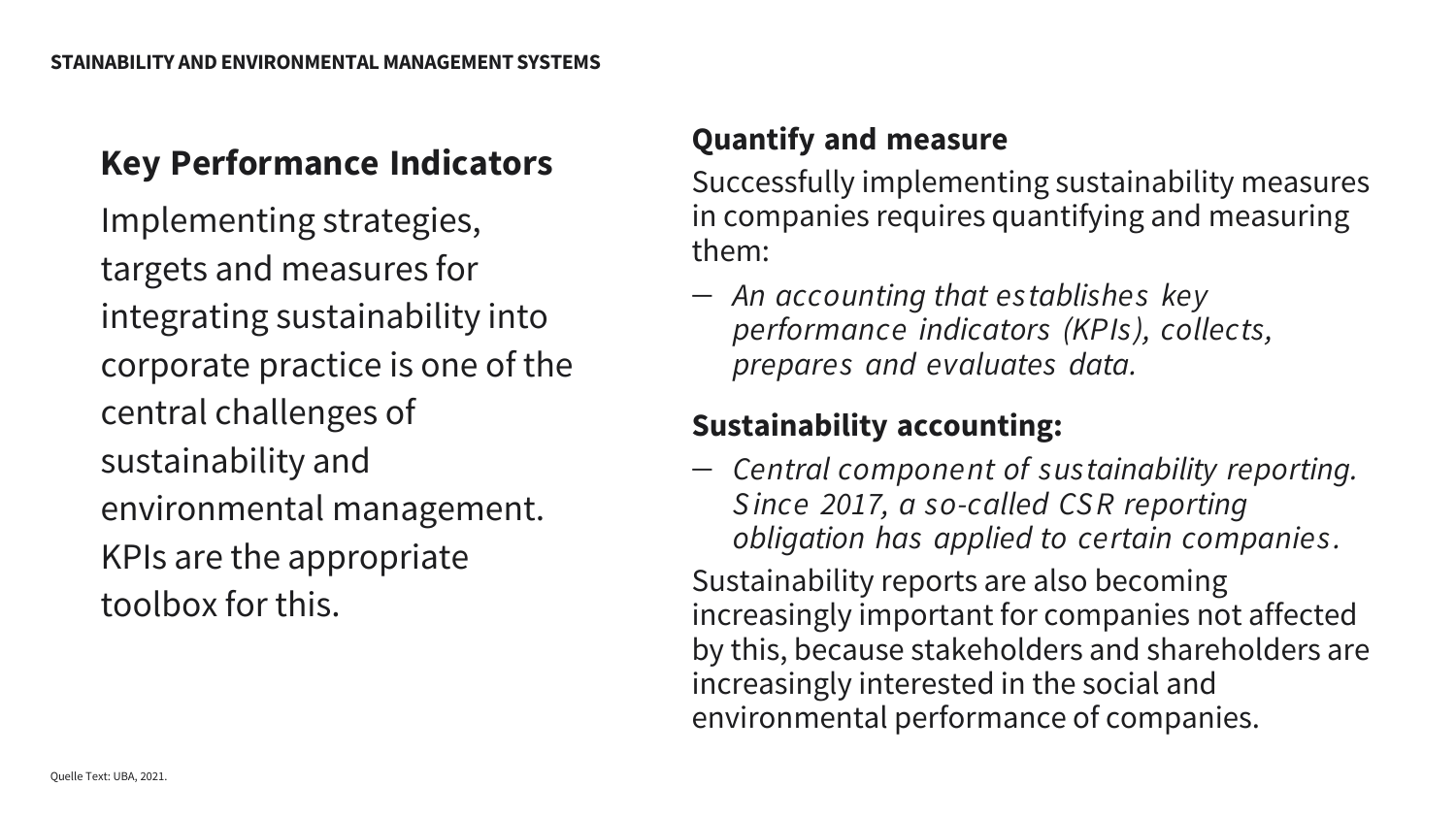

## **SUSTAINABILITY REPORTING: A MANAGEMENT TOOL**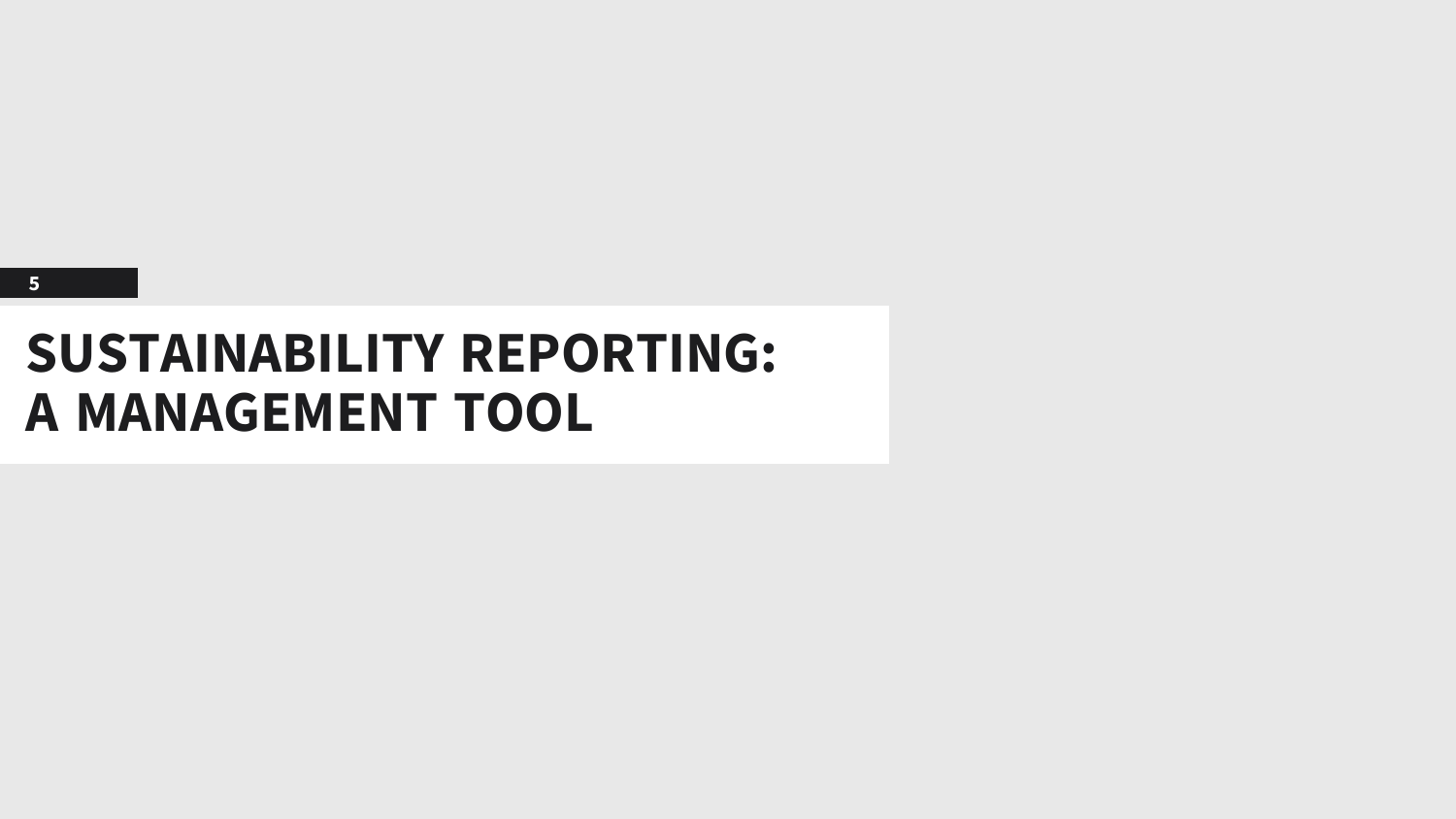#### **REALIZING THE POTENTIAL OF SUSTAINABILITY IN COMPANIES THROUGH SUSTAINABILITY REPORTING**

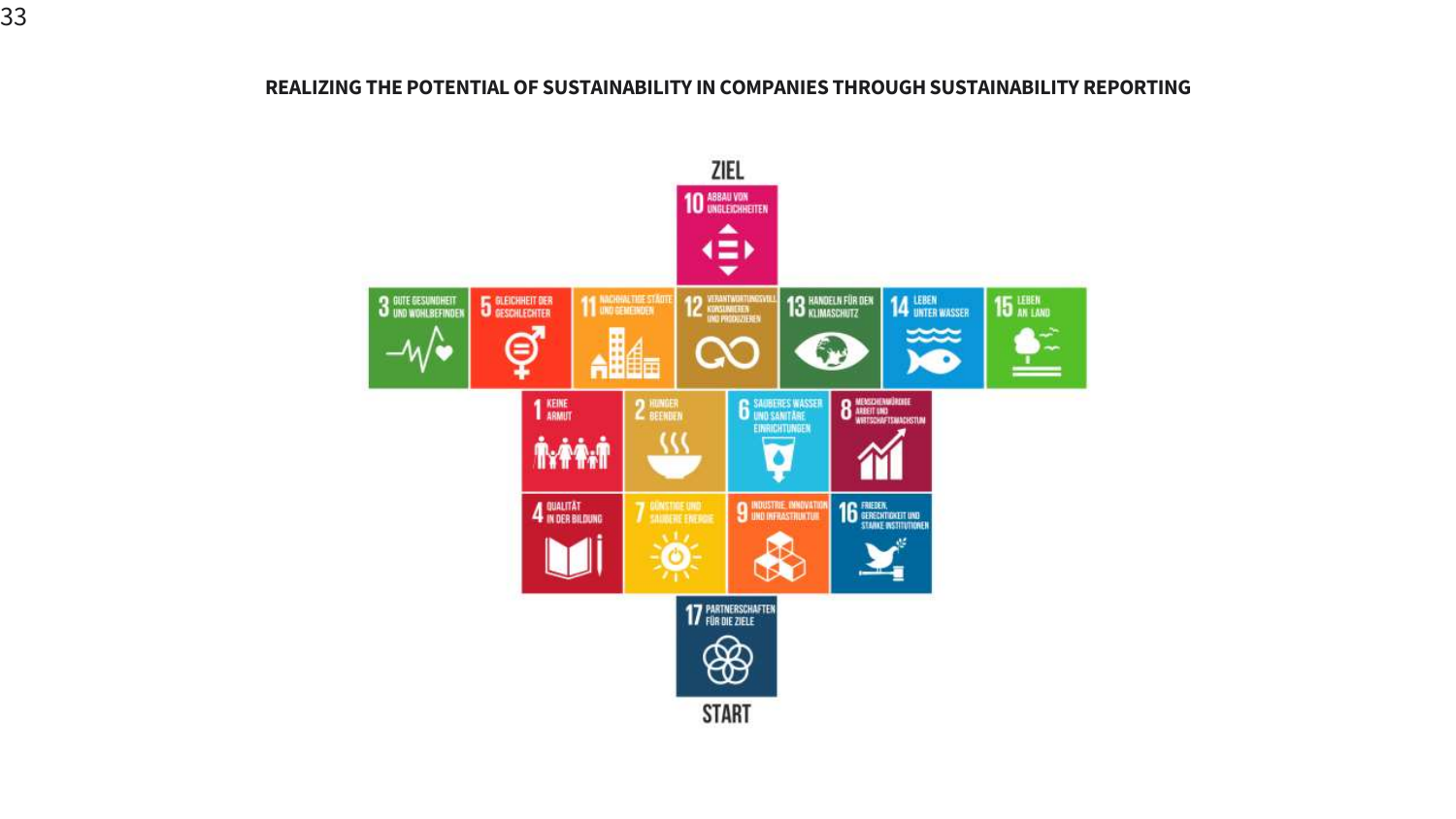## ❖ **Sustainability reporting** acts as a

 $\triangleright$  Tool to measure the company's performance and  $\triangleright$  Therefore help mitigate any business-related risks in future  $\triangleright$  It communicates the social and environmental effects of organizations to its stakeholders and particular interest groups within society at large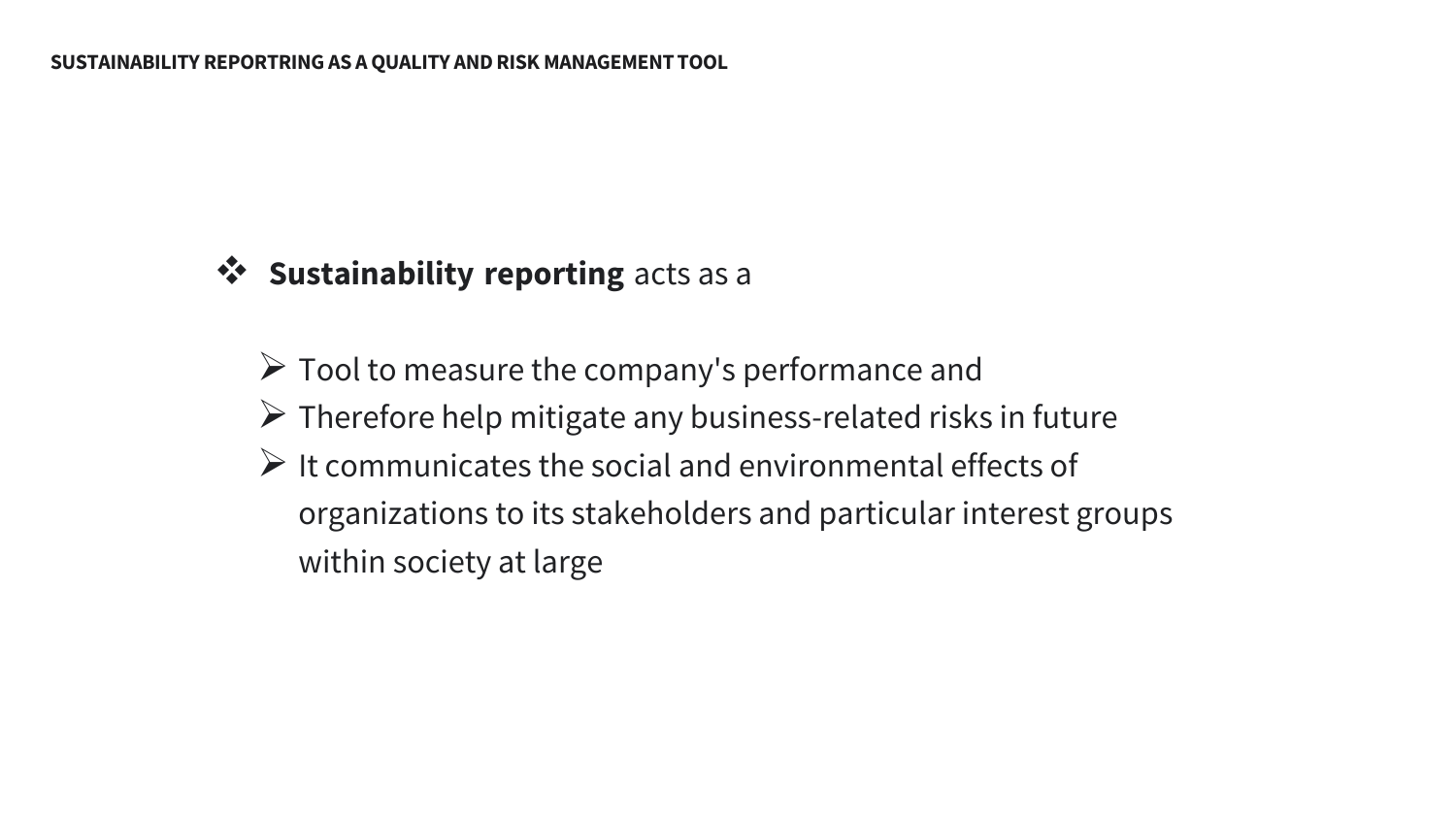| <b>Sustainability Concept</b>                                                                        |                                                                                                                                                                 | <b>Sustainability Aspects</b>                                                           |                                                                                                                                                                                                 |  |
|------------------------------------------------------------------------------------------------------|-----------------------------------------------------------------------------------------------------------------------------------------------------------------|-----------------------------------------------------------------------------------------|-------------------------------------------------------------------------------------------------------------------------------------------------------------------------------------------------|--|
| <b>Strategy</b><br>Criteria 1-4                                                                      | <b>Process Management</b><br>Criteria 5-10                                                                                                                      | Environment<br>Criteria 11-13                                                           | Society<br>Criteria 14-20                                                                                                                                                                       |  |
| - Strategic Analysis and<br>Action<br>- Materiality<br>- Objectives<br>- Depth of the Value<br>Chain | - Responsibility<br>- Rules and Processes<br>- Control<br>- Incentive Schemes<br>- Stakeholder<br>Engagement<br>$-$ Innovation and<br><b>Product Management</b> | - Usage of Natural<br><b>Resources</b><br>- Resource<br>- Climate-Relevant<br>Emissions | - Employee Rights<br>- Equal Opportunities<br>- Qualifications<br>- Human Rights<br>- Corporate Citizenship<br>- Political Influence<br>$-$ Conduct that<br>Complies with the<br>Law and Policy |  |
| Chosen set of indicators according to GRI SRS                                                        |                                                                                                                                                                 |                                                                                         |                                                                                                                                                                                                 |  |
| Chosen set of indicators according to EFFAS                                                          |                                                                                                                                                                 |                                                                                         |                                                                                                                                                                                                 |  |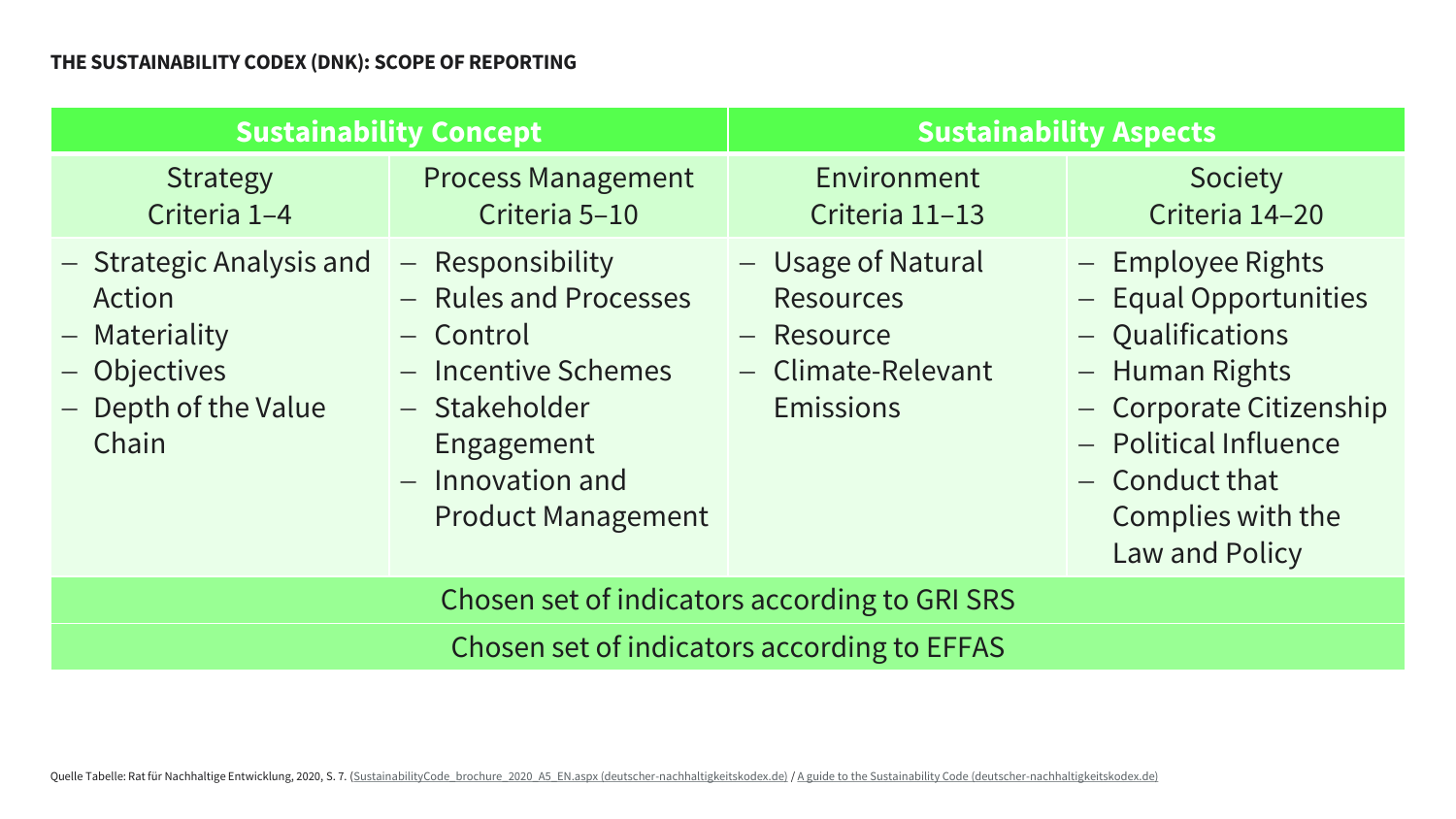#### **DNK/SUSTIAINABILITY CODEX REPORTING OPTIONS**

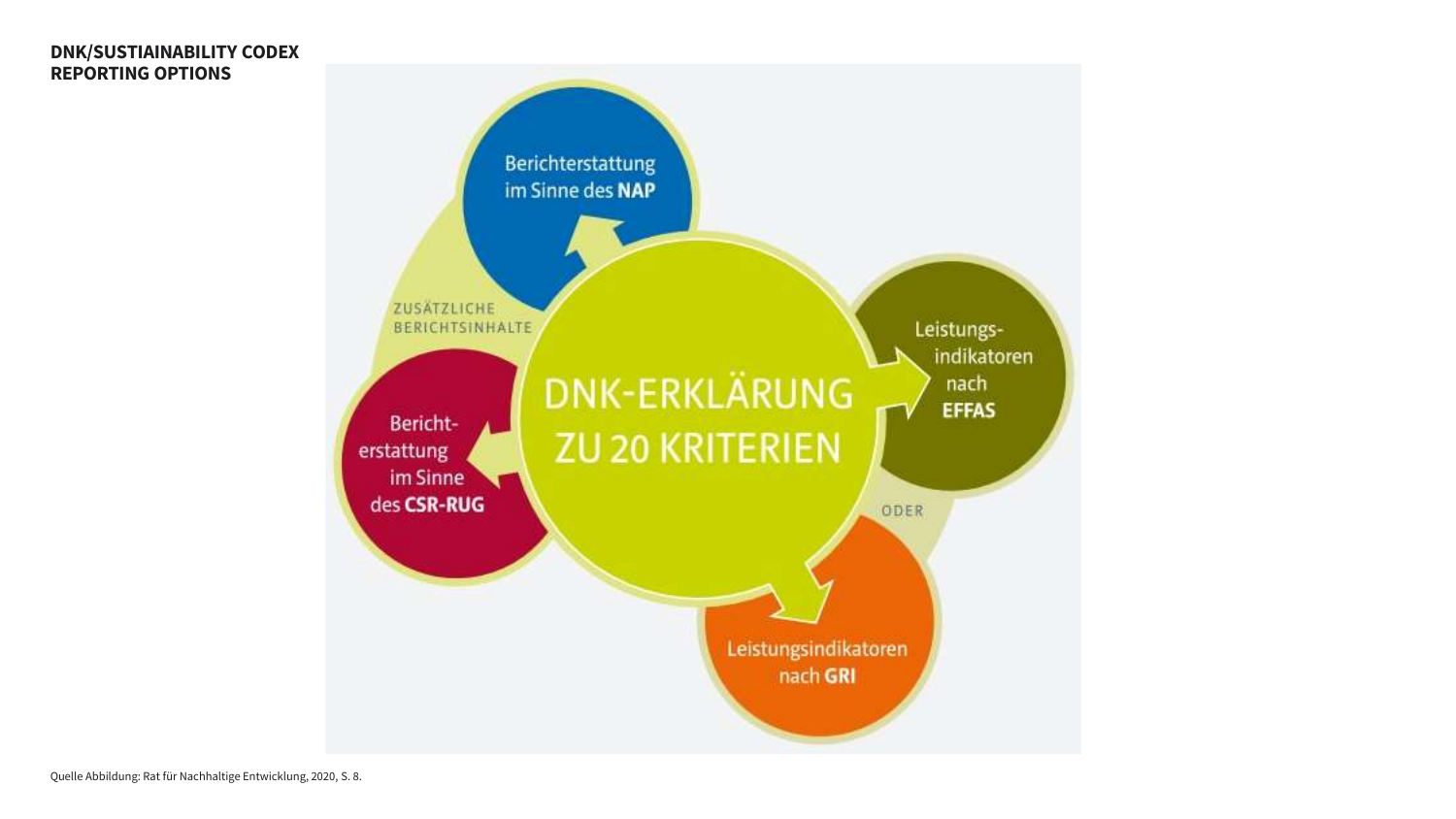## **Life Cycle Assessment (LCA):**

Life cycle assessment (LCA) plays arguably the most important role in technology assessment. It is used to comprehensively assess products or technical systems in terms of their environmental impact (product life cycle assessment or **Produkt-Ökobilanz**).

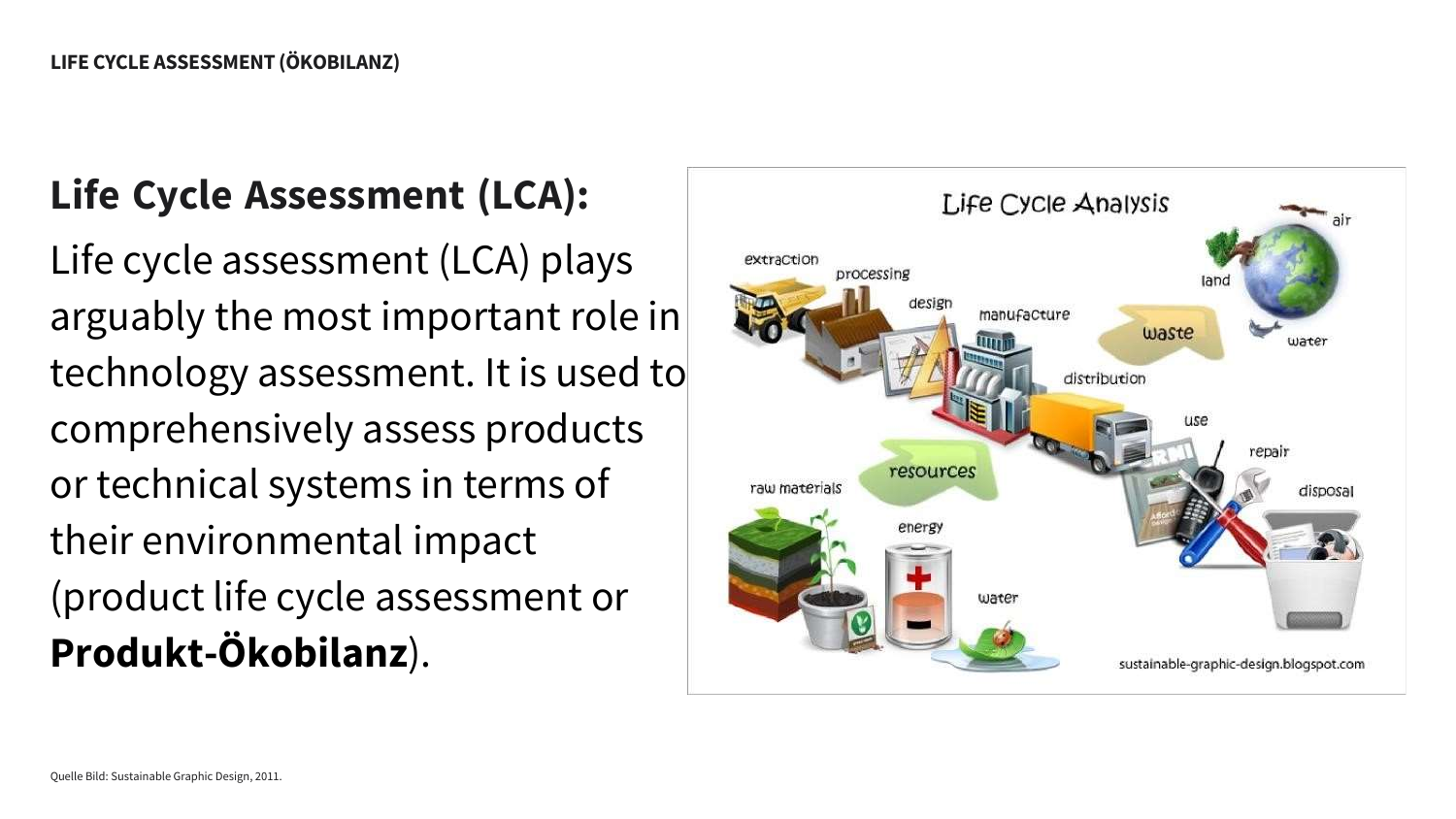### **Carbon Footprint:**

− The "carbon footprint" is a globally valid measure for determining greenhouse gas emissions.

### − **DIN EN ISO 14064 distinguishes between:**:

- − Corporate Carbon Footprint (**CCF**), when it refers to a company.
- − Product Carbon Footprint (**PCF**), when it refers to a product.
- − The **image of the footprint** is intended to illustrate that people and their economic activities leave traces in companies in the form of emissions.

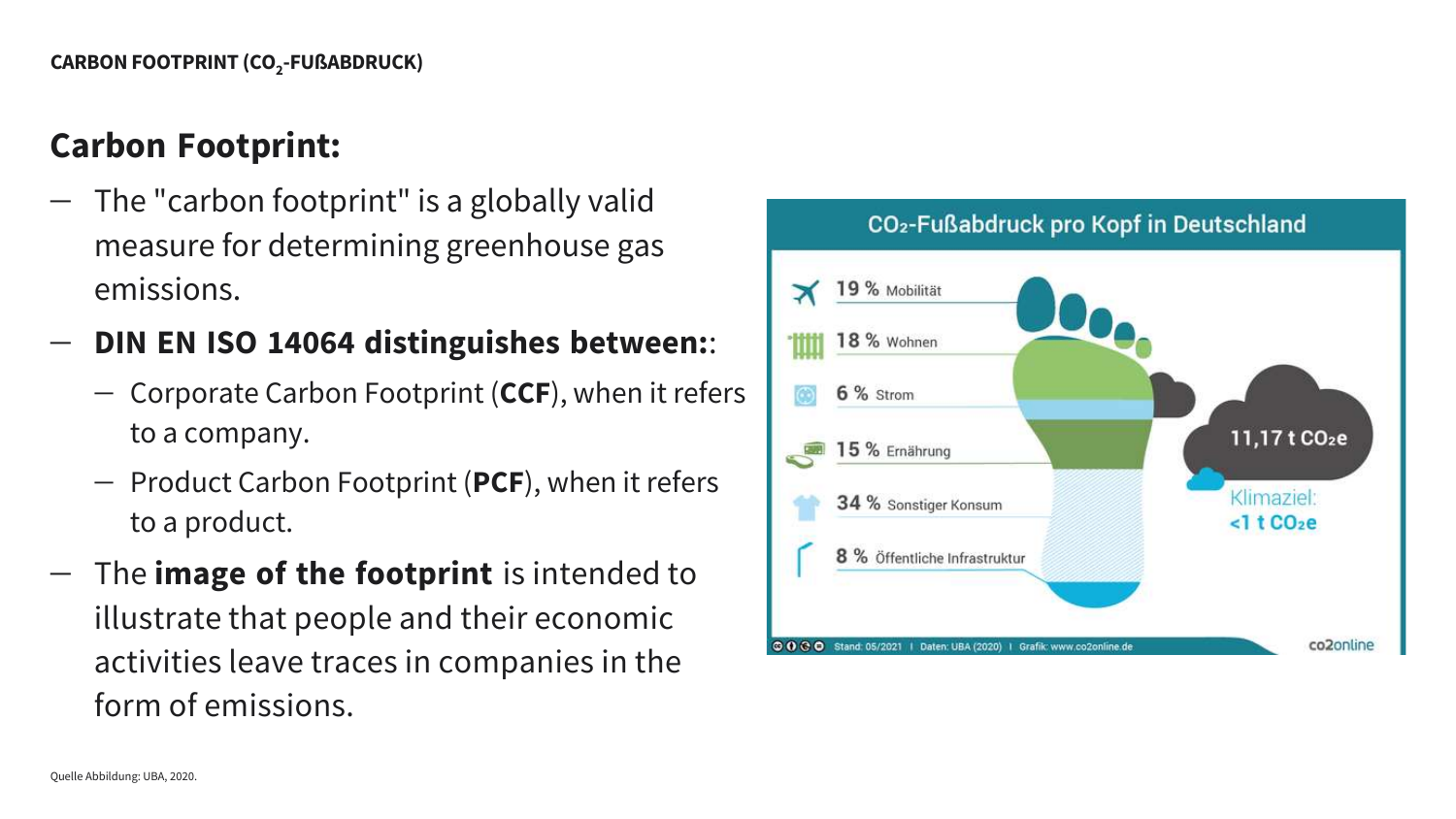## **Auditing:**

.

- − Organizations **participating in EMAS** must publish an environmental statement in which they report, among other things, on their impact on the environment (direct or indirect), their environmental performance and their environmental goals.
- − Organizations that **successfully pass the verification** by the environmental verifier can be registered in the EMAS register (in Germany, this is kept by the responsible Chambers of Industry and Commerce and the Chambers of Crafts) and are allowed to use the EMAS logo for their corporate environmental protection.

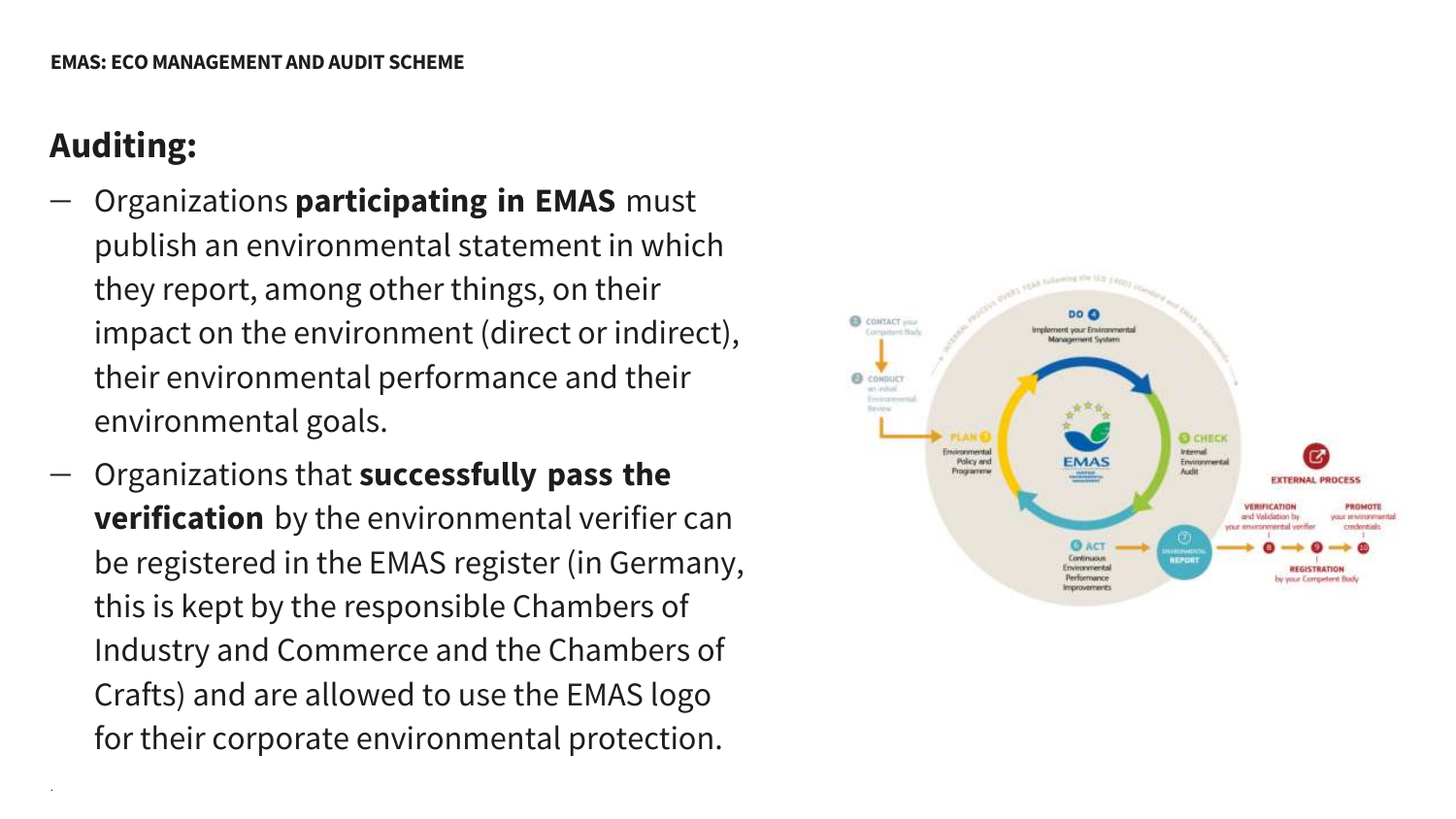## **Strengths and Potentials :**

- − The great strength of EMAS lies in the **measurement and publication** of the company's environmental impact in order to improve it in terms of **sustainable development**.
- − This works both in terms of **direct environmental protection** and from the point of improving **eco-efficiency**, which can, for example, increase economic and ecological performance by reducing superfluous material flows (eco-efficiency).

## **Weaknesses and problems:**

.

- − As all management systems it requires a high degree of willingness to learn and organize throughout the company. A reorganization merely ordered by management or external consultants will show little success if the willingness to change is not carried by the whole company (risk of greenwashing)
- − EMAS does not cover many areas of companies or organizations.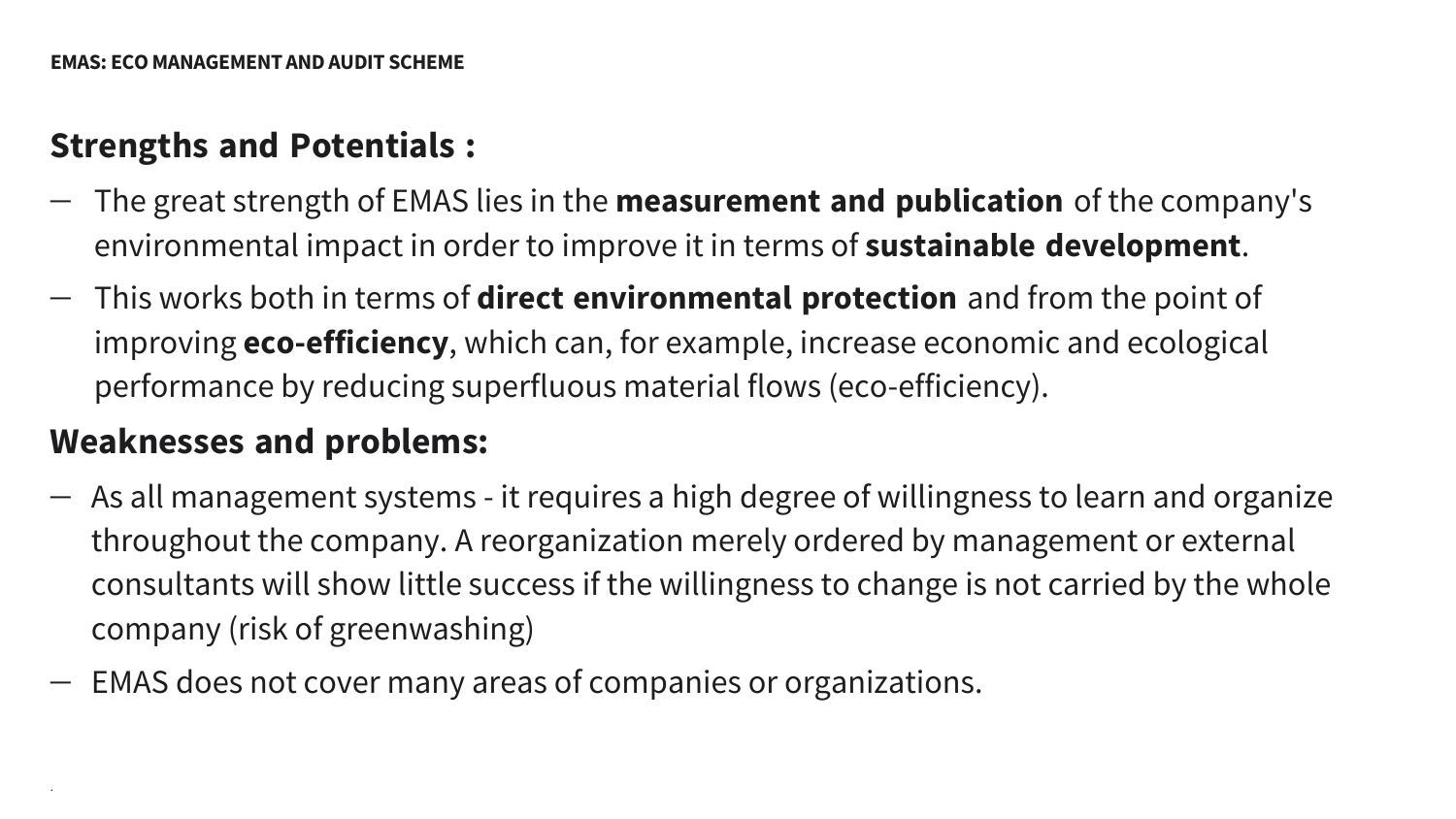### **6**

## **Quality of Products, Processes and Services**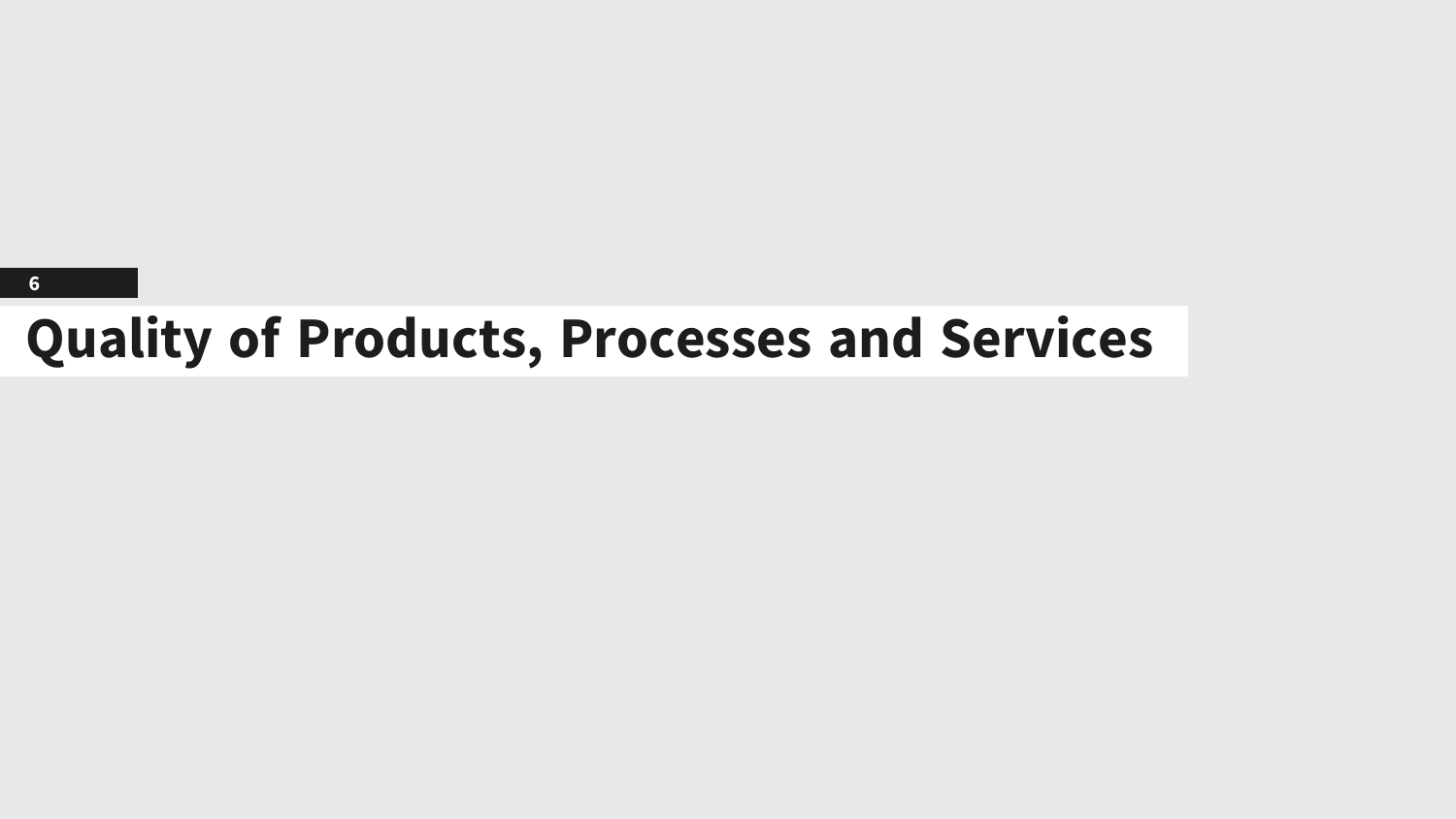## *. . . from*

- ✓*the des cription and ass es s ment of complex systems and*
- ✓*their repres entation in German environmental law and*
- ✓*their systematic recording in sustainability and environmental management systems*

## *. . . to*

- ➢*quality requirements of products, services and proces s es,*
- ➢ *methods of error reduction,*
- ➢*their contribution to quality management and*
- ➢*their significance in sustainability management.*

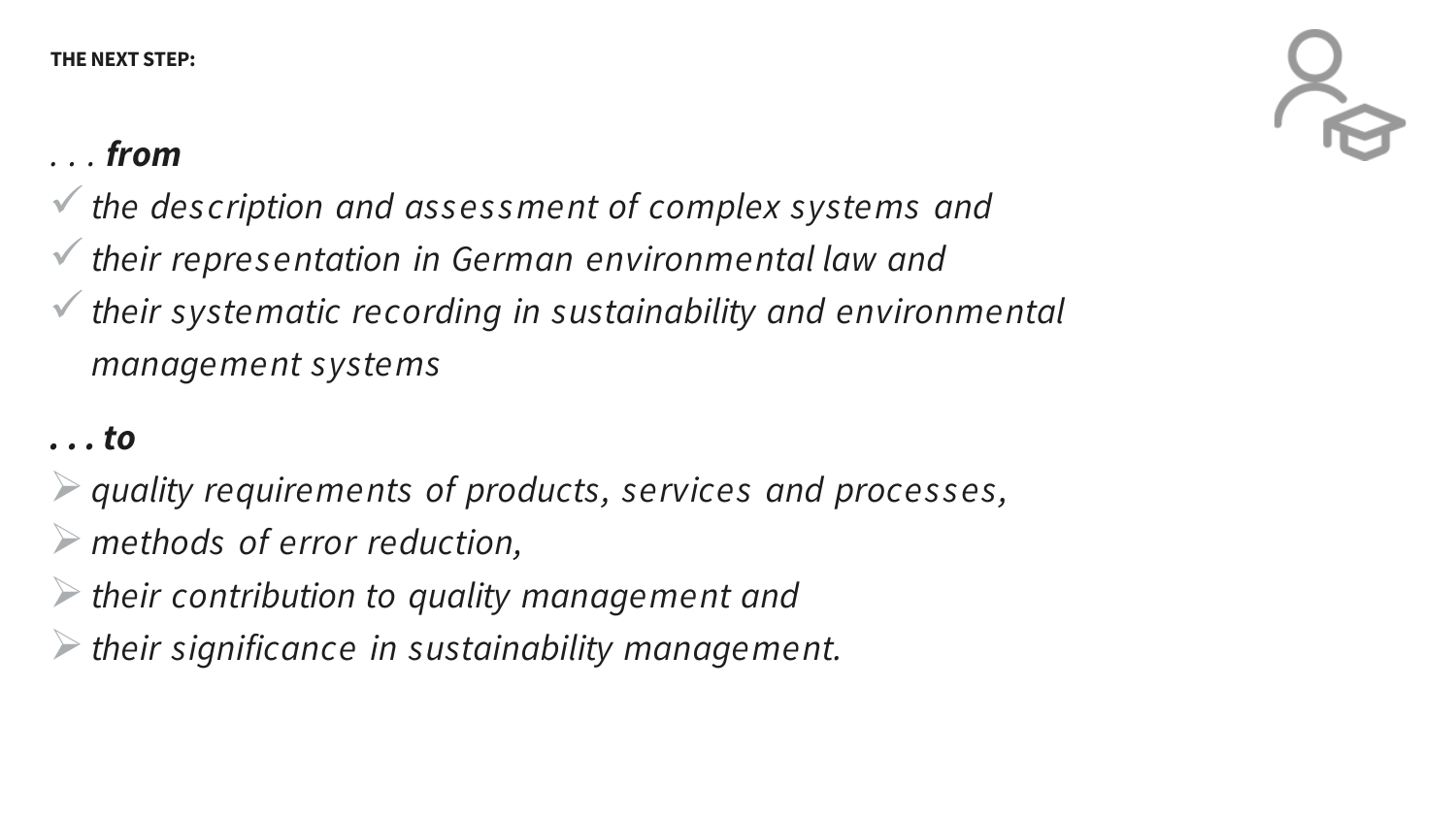#### **WAS IST QUALITÄT?**

### **Quality: the best business plan**

. . . is

− the sum of all properties of an object, system or process

. . . evaluates

− the quality of all properties of an object, system or process

. . . defines

− the extent to which a customer's needs are satisfied by the nature of the product or service

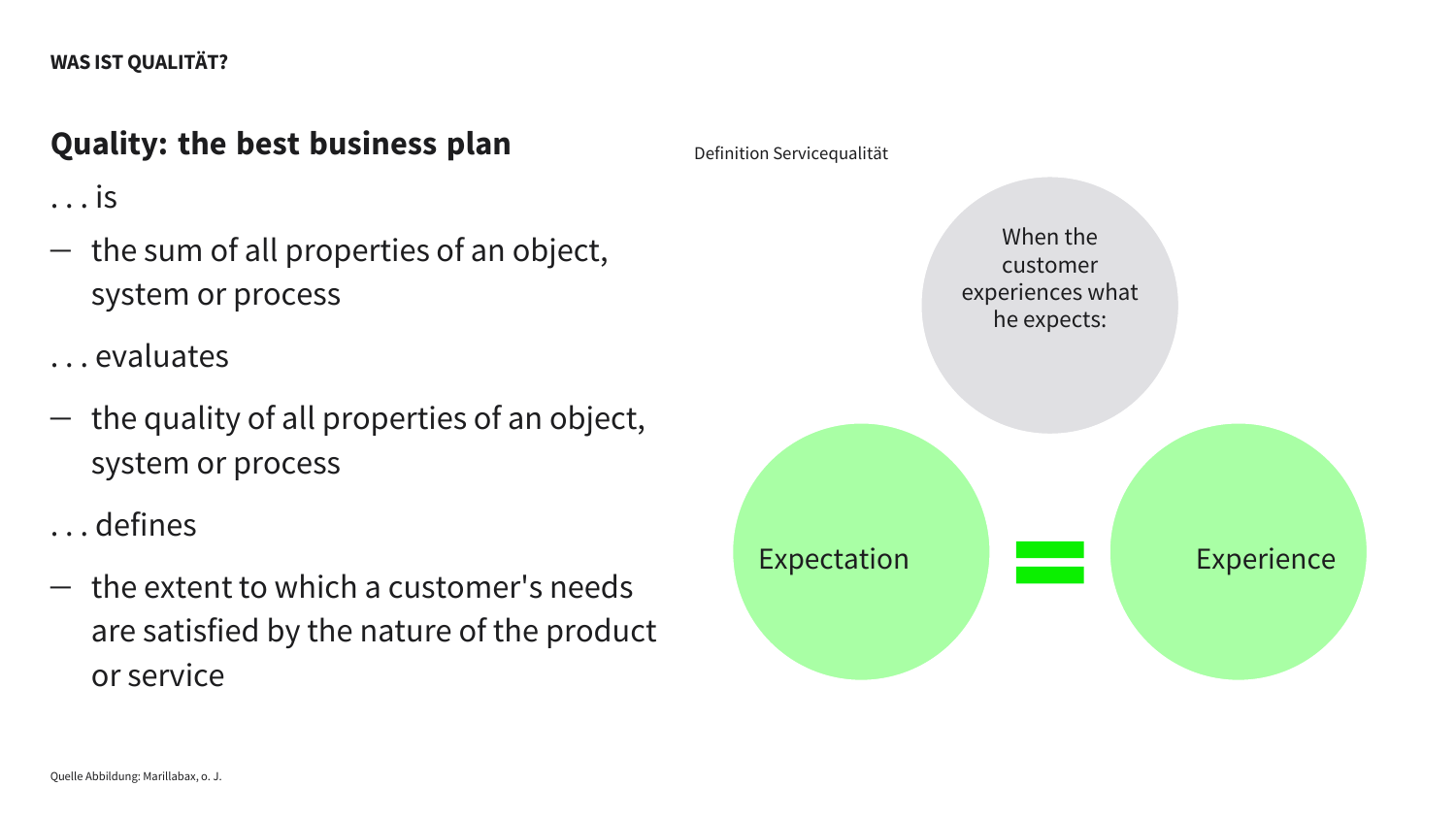## **The Kano-Model distinguishes:**

- **Basic features** that are so fundamental/ selfevident that customers only become aware of them when they are not met (implicit expectations).
- **Performance and quality features** of which customers are aware; they can be met to varying degrees, eliminating dissatisfaction or creating satisfaction (depending on the degree).
- **Enthusiasm features** are in contrast unexpected features which the customer does not necessarily expect and which distinguish the product from the competition; they arouse enthusiasm (e.g. special equipment in a car).

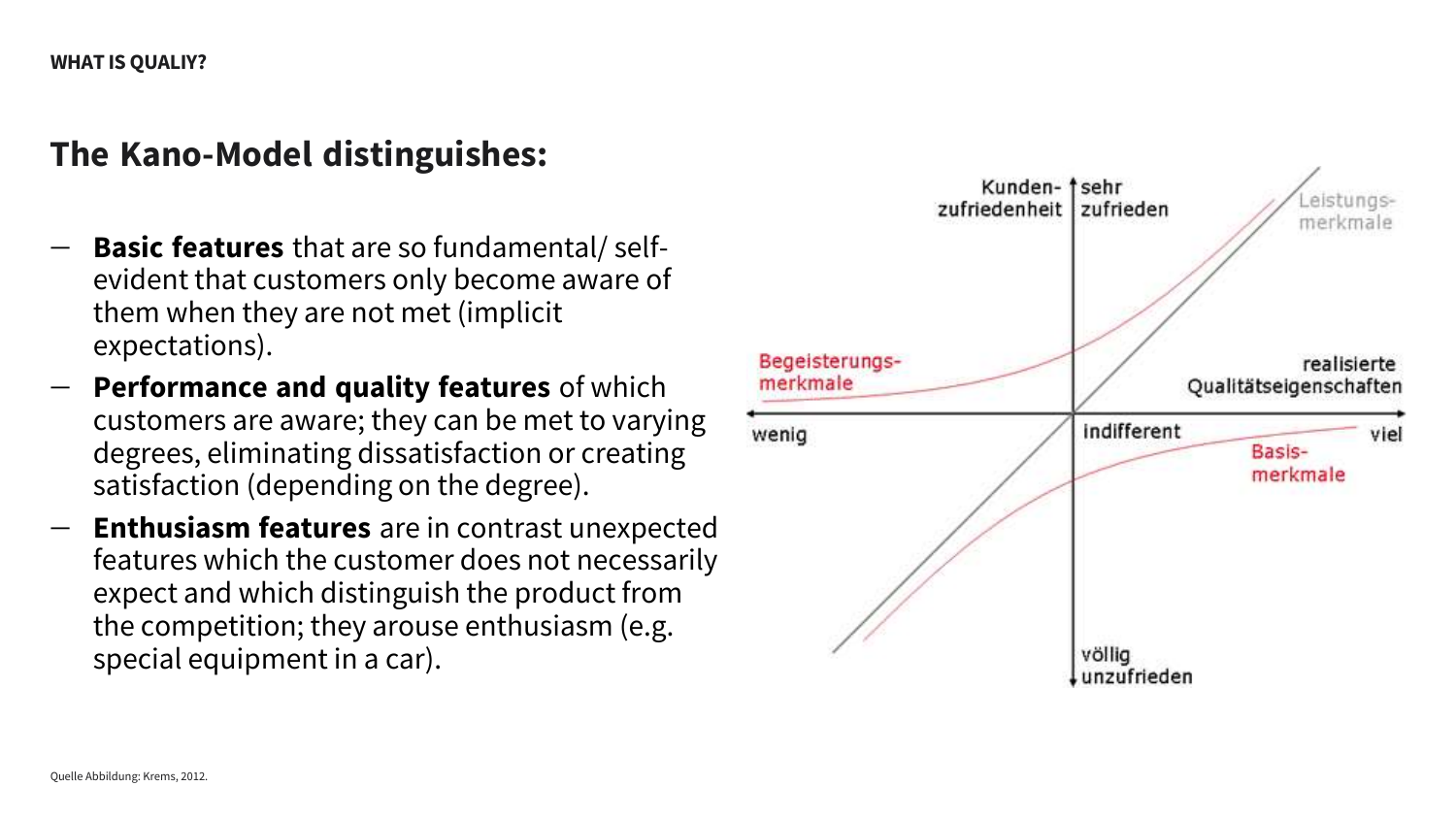## **Objective:**

Operating compliance management, whether mandated or voluntary, is intended to ensure compliance with laws, rules and policies by ...

- … strengthening the integrity of a company.
- − … avoiding negative headlines.

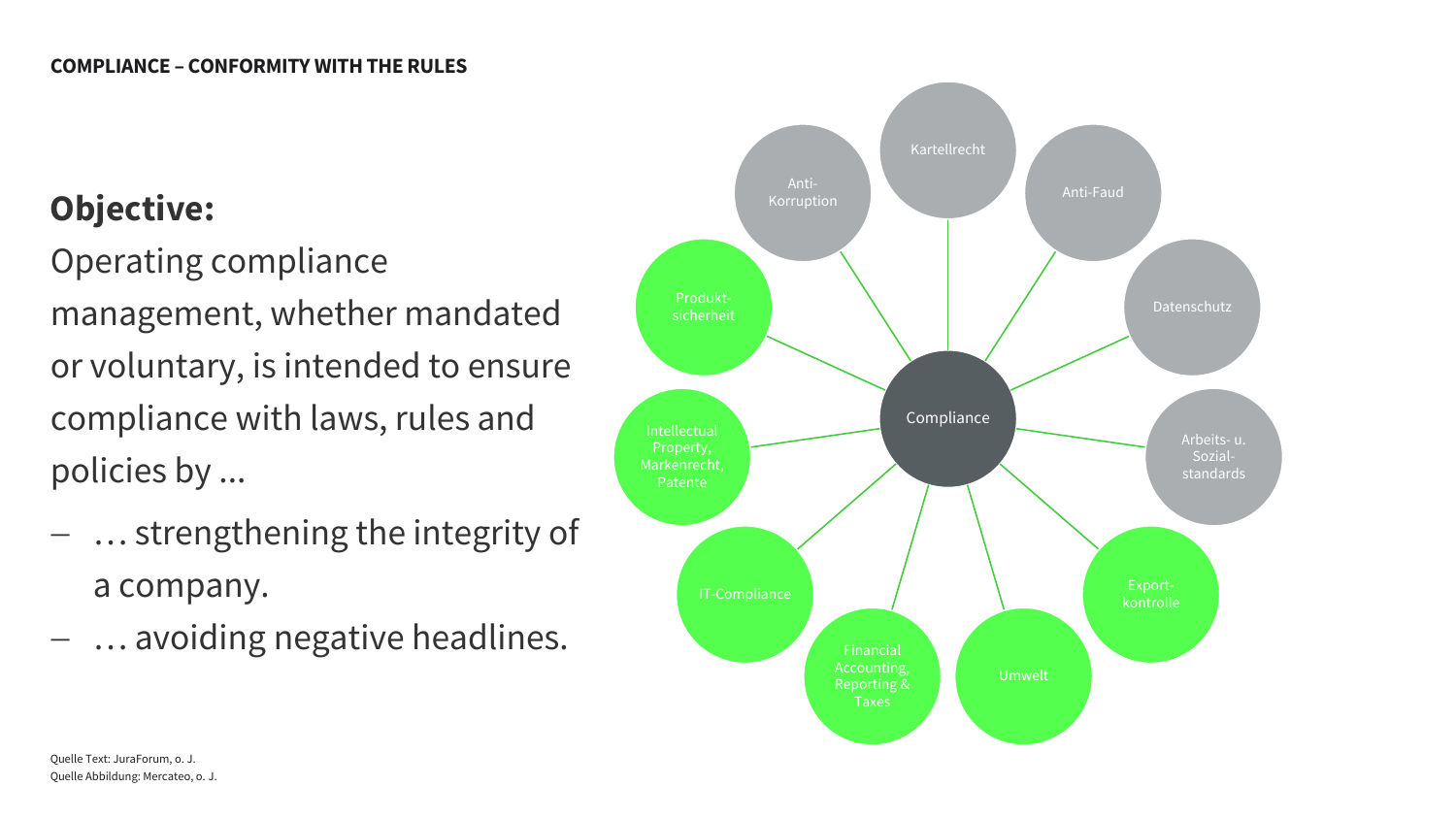- − Digitalization
- − Innovation management
- − Supply change
- − Sustainability
- − Ethics

− . . .

− Energy Management

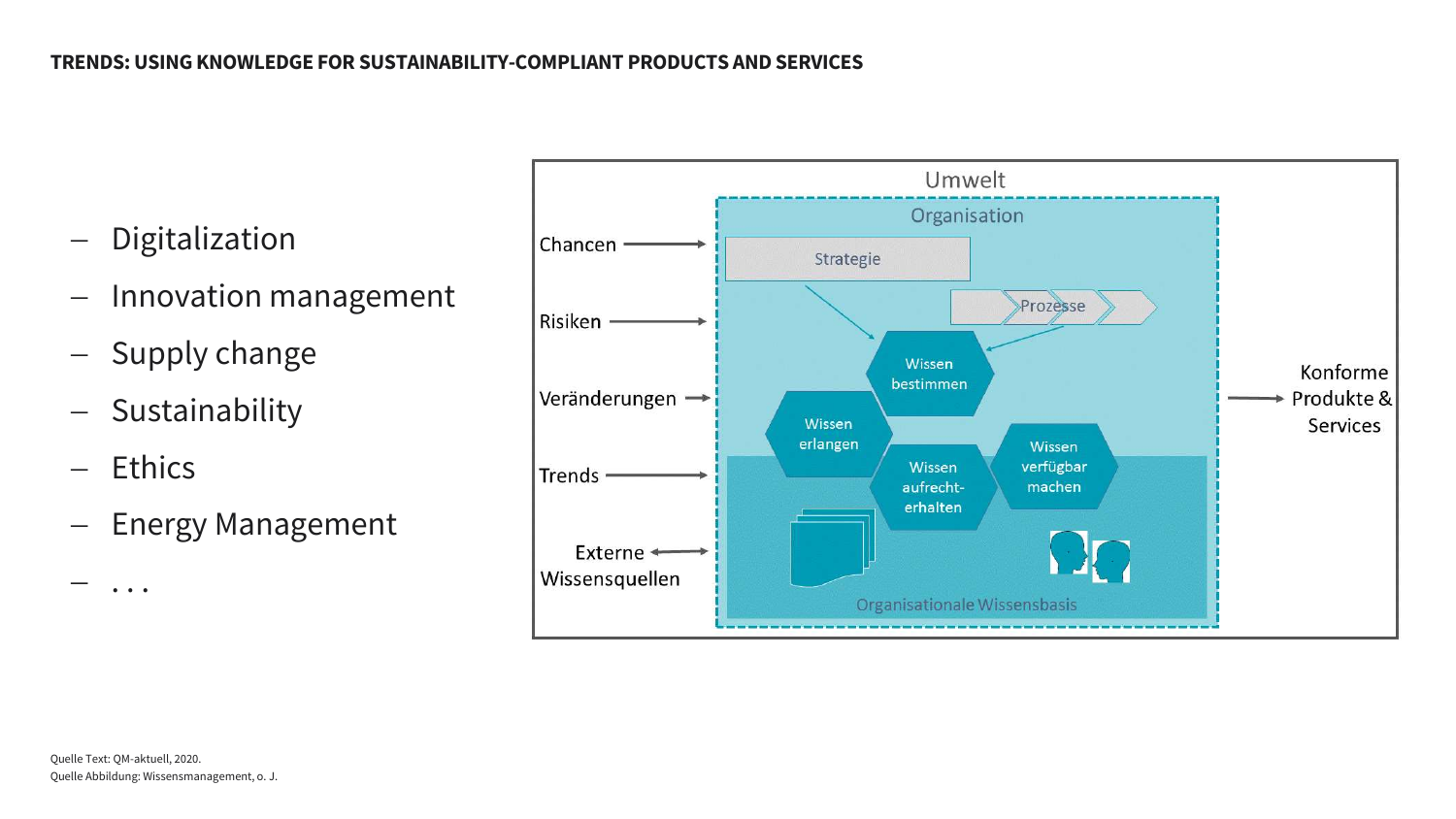**Quality** cannot be tested into a product or service at the end. The **production process** must be influenced in order to change the result as well. In other words, quality can only be

improved if there are **changes to the structural quality** (e.g. a new machine) or to the **process quality** (by changing procedures)

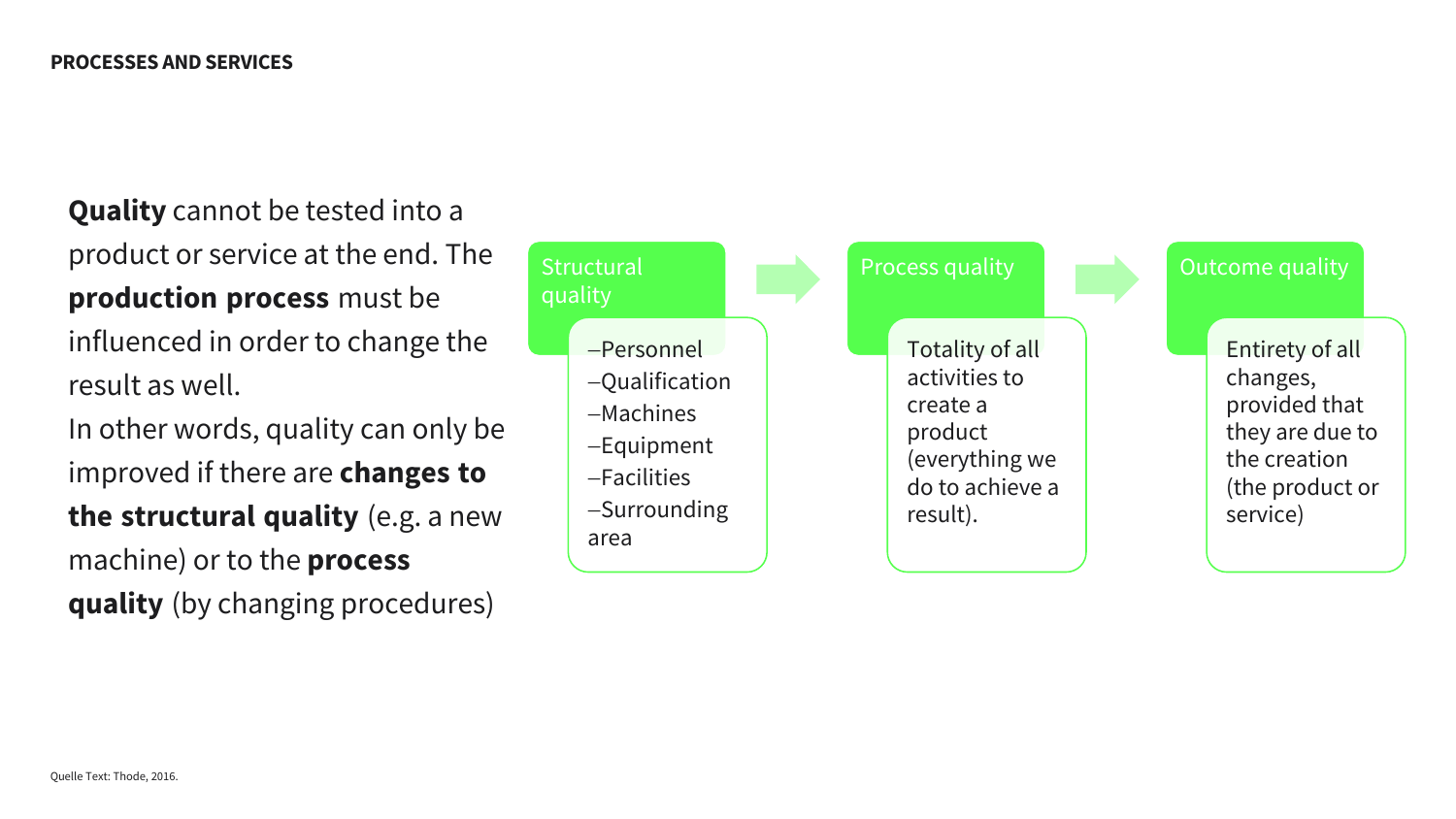For the consideration of processes at the level of the entire company the concept of the **value chain** is established. This essentially involves how inputs (in the form of production factors such as material, human labor, capital, etc.) are transformed into outputs (products and/or services).

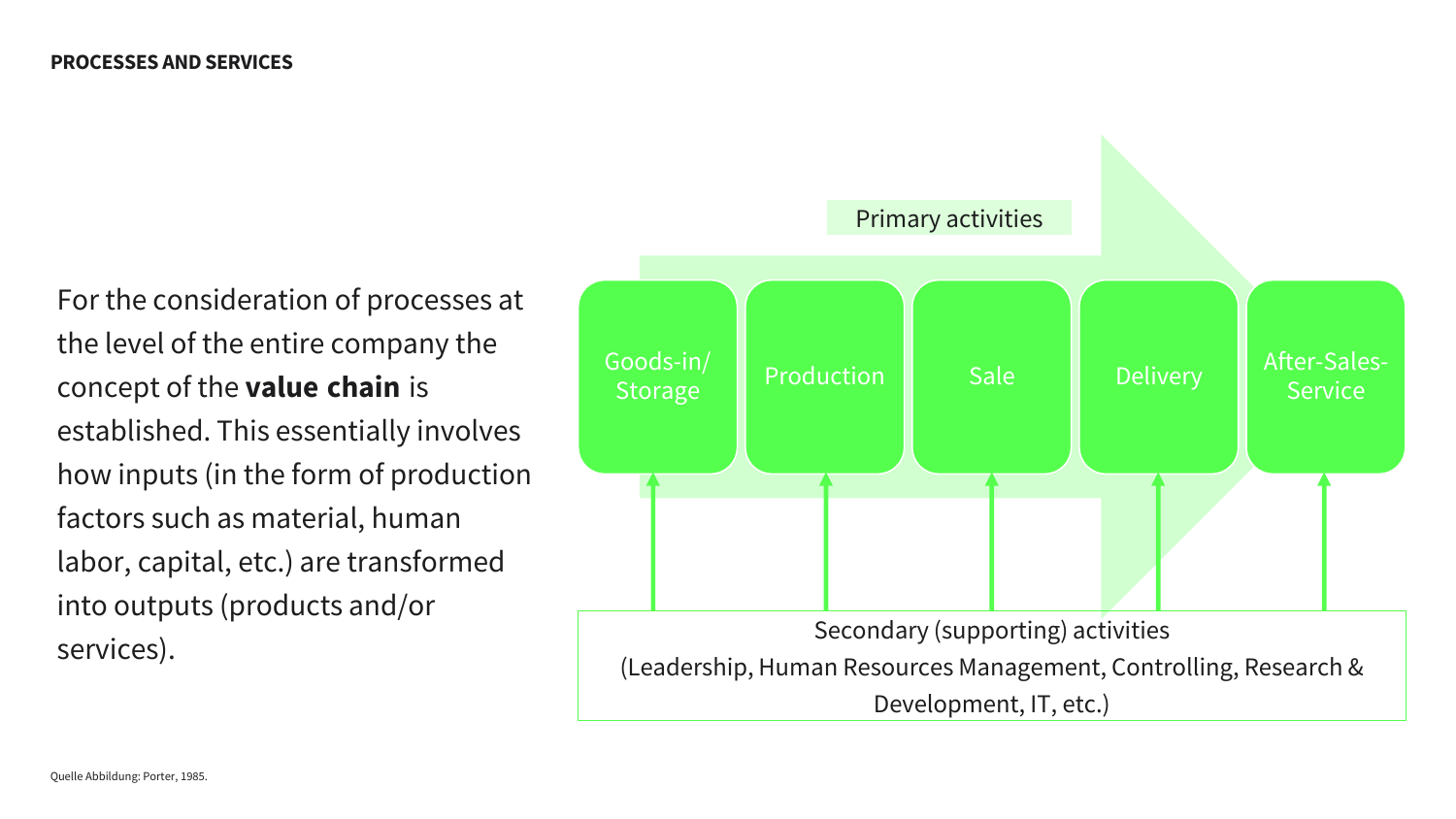

## **QUALITY MANAGEMENT SYSTEMS FOR SUSTAINABEL BUSINESS**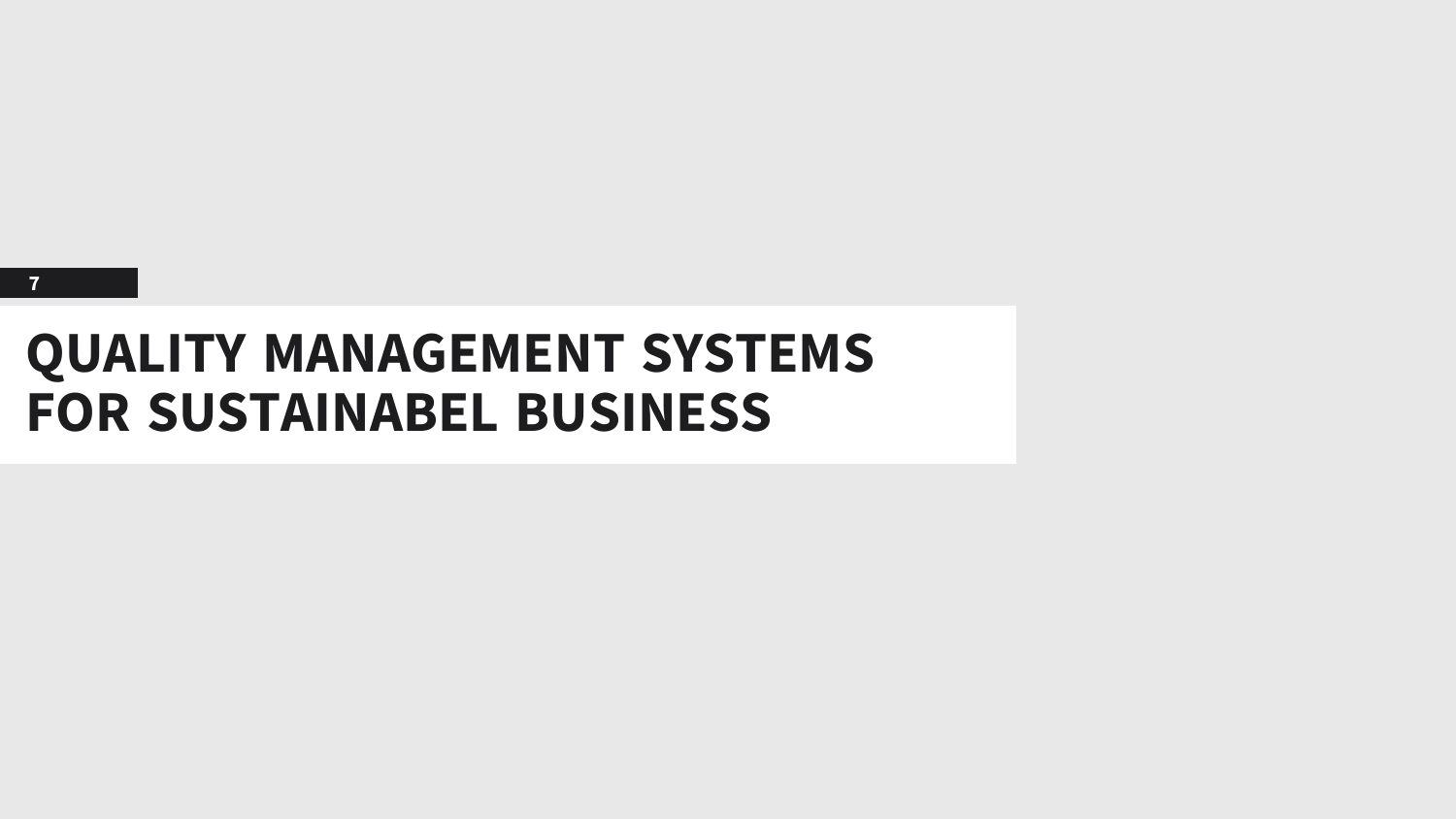#### **MANAGEMENT SYSTEMS**

**Management systems** enable companies

**...**

- − to implement clear roles, rules and processes across divisions.
- − to manage complex topics such as quality, sustainability, innovation, knowledge, and occupational safety in a structured manner
- − and to optimize the implementation of management tasks across companies.

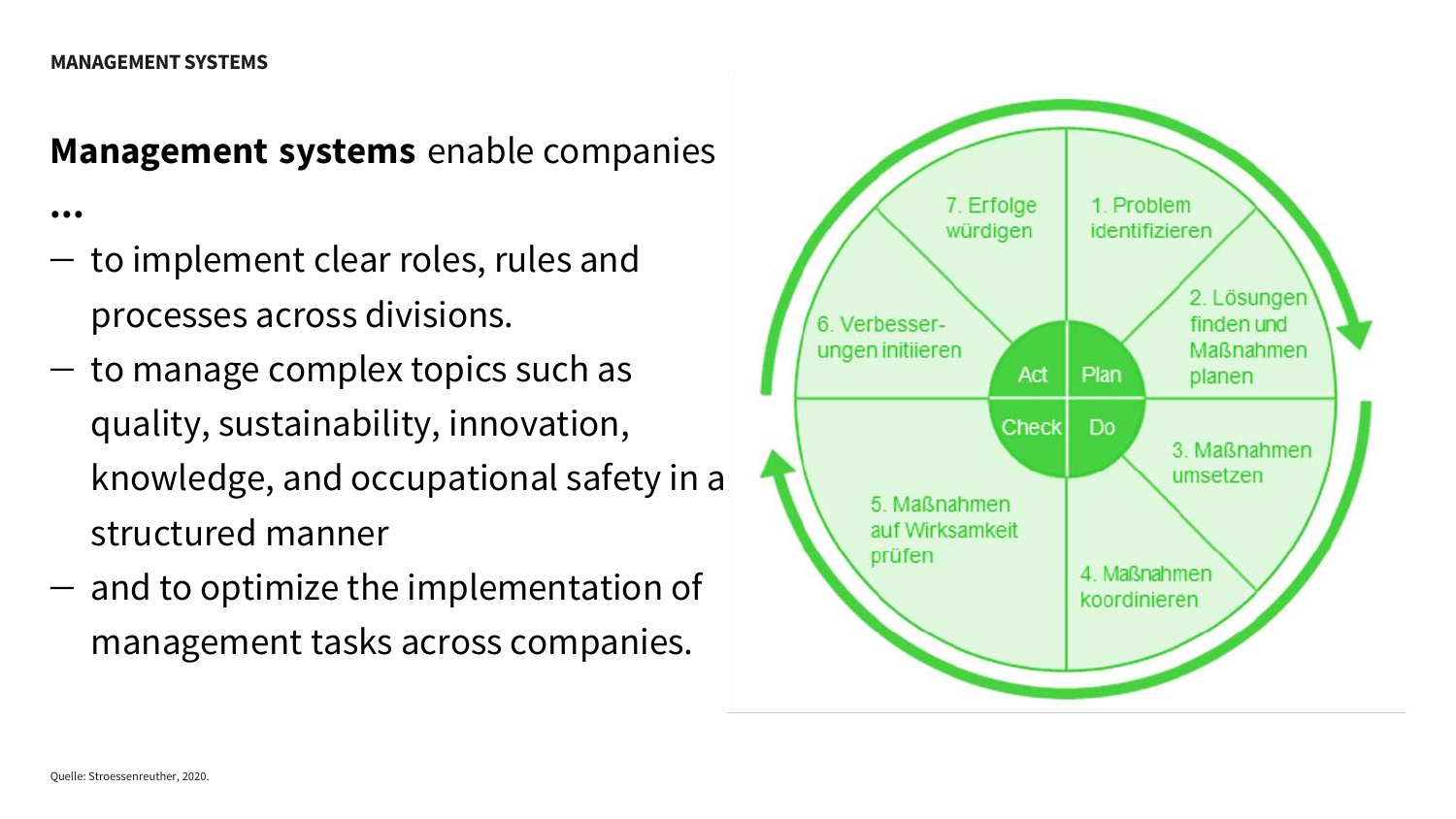#### **QUALITY MANAGEMENT: FIELDS OF ACTION**



- 1. Meet and exceed customer expectations: sustainable success.
- 2. Implement QM through operational goals and measures; involve employees at all levels.
- 3. Empower employees and provide necessary resources.
- 4. Aligns with the processes. Leads to predictable and consistently good results.
- 5. CIP (continuous improvement process) constantly optimizes performance, processes, and products.
- 6. Subjective criteria are supported by numbers, data and facts.
- 7. Interested parties (stakeholders) are involved.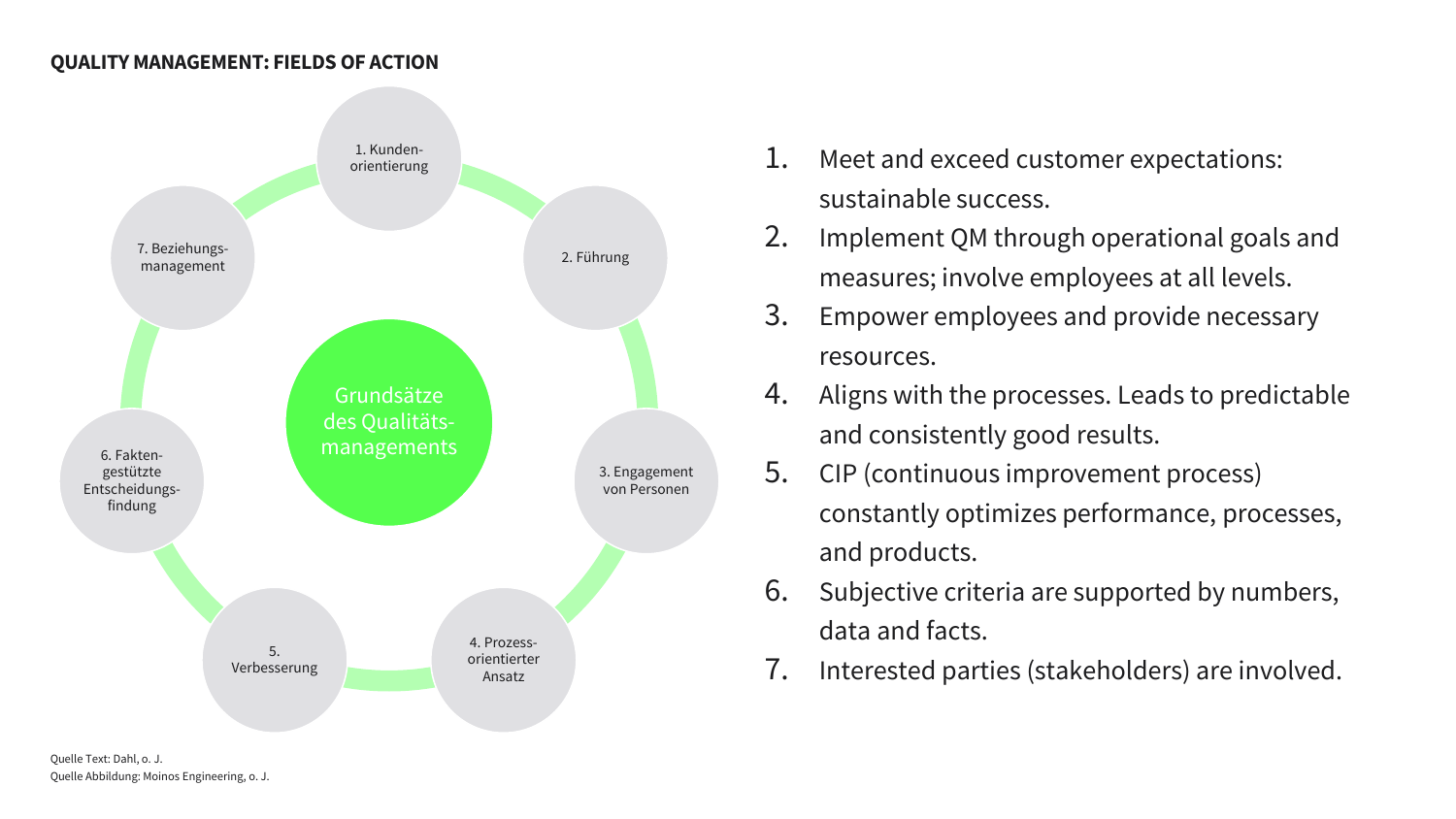### **TQM-Concepts:**

… go beyond DIN EN ISO 9001:2000 ff, as they ...

- … involve all stakeholders (including those of society, environment, social, cultural concerns).
- ∴ not only check the suitability of the processes, but also the actual results achieved.
- − … allow competition, e.g. by scoring points and awarding quality prizes.
- ∴ require a successful focus on sustainability.

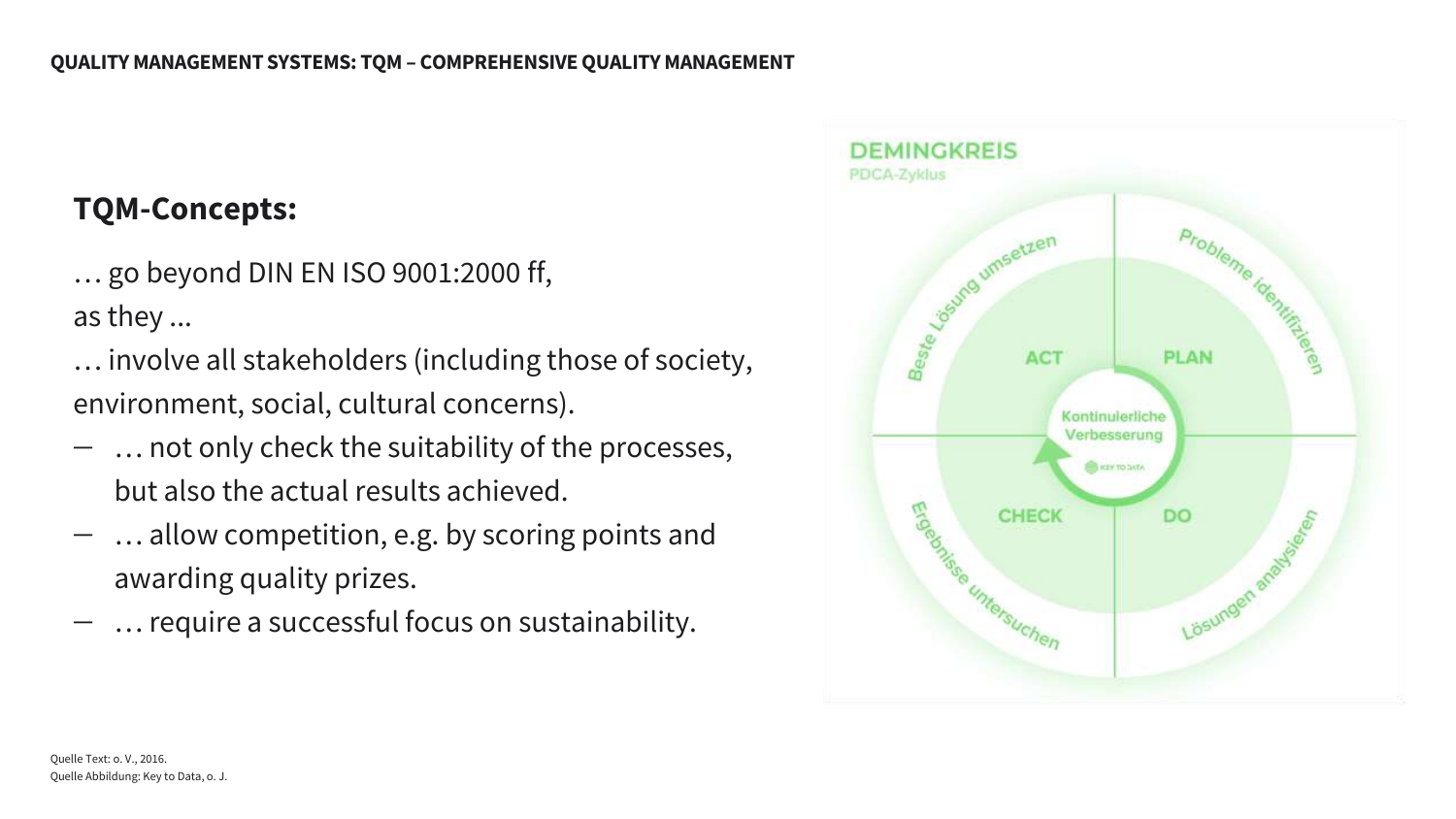## **Integrated management systems**

combine several existing and new systems under one umbrella because ...

- − … management systems affect virtually all parts of a company.
- − … it makes little sense to run different systems side by side.
- − … unnecessary effort is reduced as a result.
- − … confusion among managers and employees is avoided.

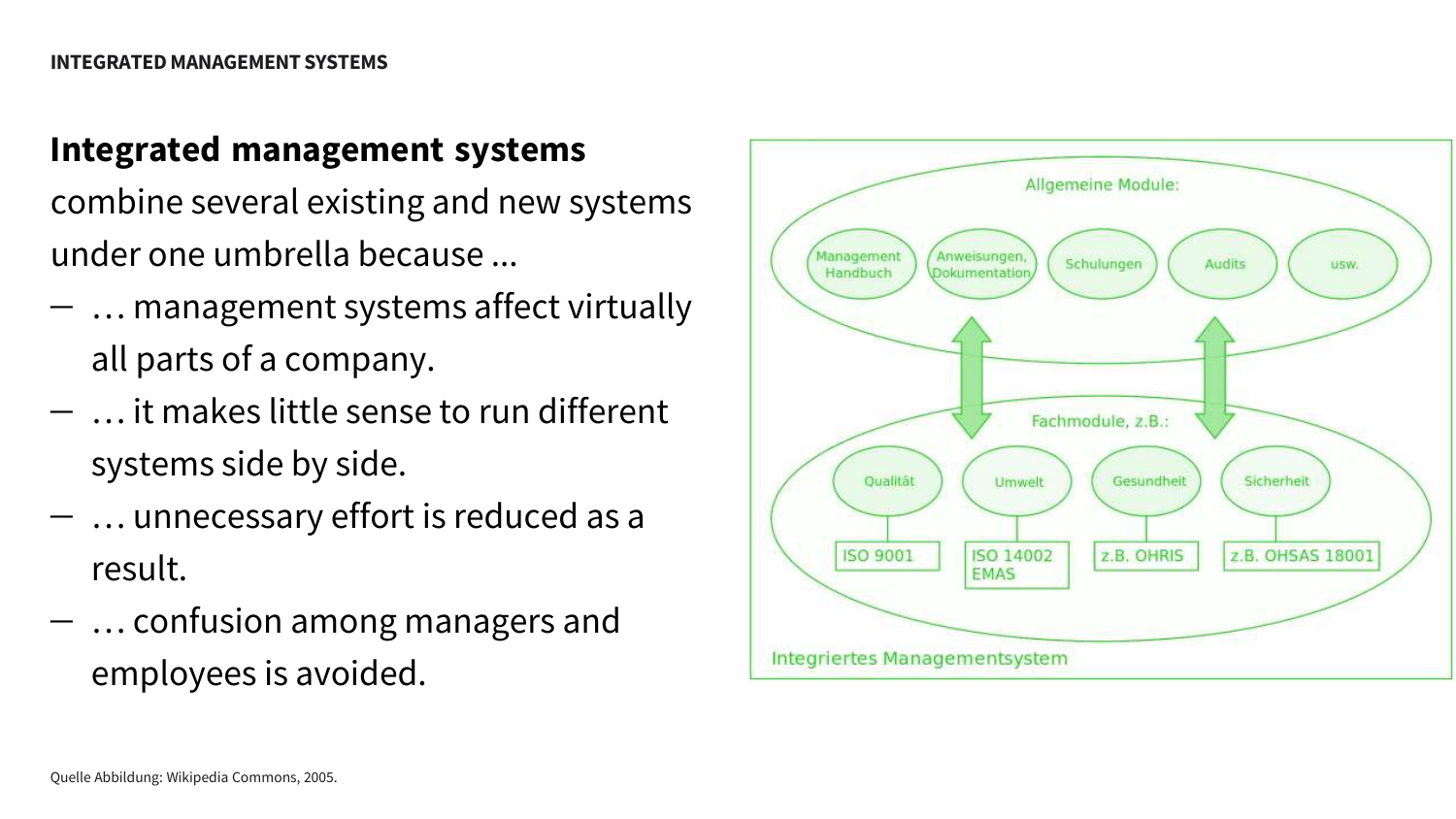#### **CONTINUES IMPROVEMENT–QUALITY AS PROCESS**

### **Quality as a process for sustainable products and services**

- − Continuous improvement of product and service quality in the product realization process results in products that lead to high customer satisfaction.
- The entire process contributes to the continuous improvement of the QM system.
- With constant improvements in small steps, the : CIP). competitiveness of the companies is strengthened (process of continuous improvement